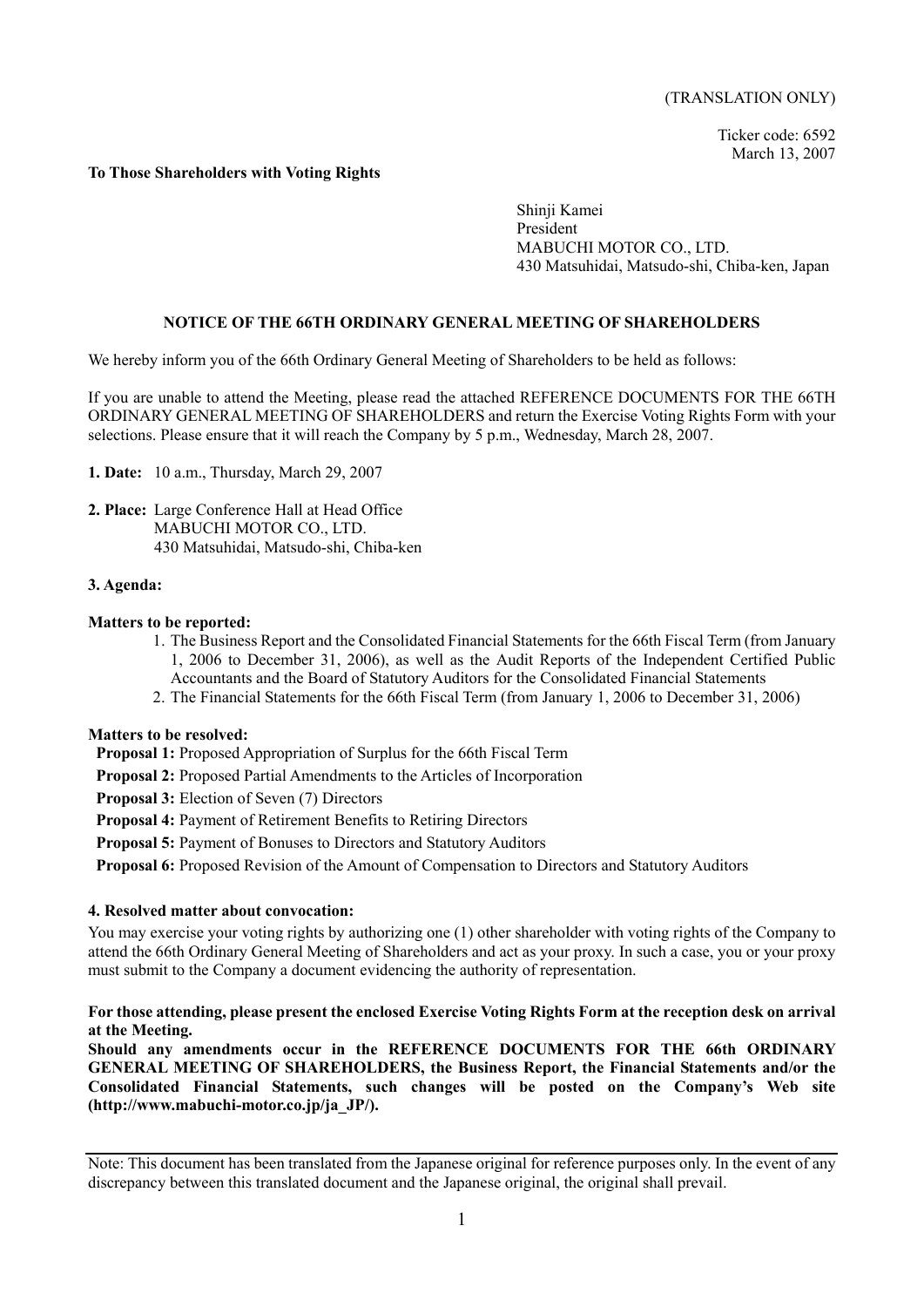# **Reference Documents for THE 66TH ORDINARY GENERAL MEETING OF SHAREHOLDERS**

# **Proposal and references:**

**Proposal 1:** Approval of the Proposed Appropriation of Surplus for the 66th Fiscal Term

Our basic policy on the appropriation of surplus is to secure the necessary internal reserves for sound business development, to maintain healthy financial strength and to ensure stable dividends to our shareholders based on performance for the year under review.

Based on the above policy, the Company has consistently distributed an ordinary dividend of ¥60 per share annually with special dividends at 20% (paid out on a per share basis) of annual consolidated net income—the actual business performance.

Therefore, we hereby propose the year-end dividend for the year as follows:

Matters related to the year-end dividend

- (1) Matters related to disbursement of distributable properties and the amounts
	- ¥63 per common share of the Company
	- (Consisting of an ordinary dividend of  $\angle 30$  and a special dividend of  $\angle 33$ )

Aggregate dividend amount: ¥2,492,246,043

(2) The distribution of surplus is to be paid from March 30, 2007.

As an interim dividend of ¥51 per share (an ordinary dividend of ¥30 plus a special dividend of ¥21) was disbursed in September 2006, the total annual dividend would be ¥114 per share consisting of an ordinary dividend of ¥60 and a special dividend of ¥54. Internal reserves will be used for R&D, capital investments and the reinforcement of the business structure, all of which are necessary for future growth, aiming to further improve the Company's corporate value.

**Proposal 2:** Proposed Partial Amendments to the Articles of Incorporation

1. Reason for the amendments

- (1) An amendment is proposed to allow the Company to adopt electronic dissemination for advertisement and release of public relations information and to prepare a supplementary method in the event of an emergency or if something should happen to make electronic advertisement impossible. (Proposed Amendment, Article 5)
- (2) The following amendments are proposed following the enforcement of the Corporation Law (2005 Law, No. 86), the "Law Concerning Arrangements of Related Laws Due to Enforcement of the Corporation Law" (2005 Law, No. 87) and other related laws, effective on May 1, 2006.
	- 1. The Company proposes to newly establish Article 4 to stipulate organs to be installed in the Company pursuant to the Corporation Law.
	- 2 The Company proposes to newly establish Article 10 to clarify the rights with respect to shares constituting less than one unit.
	- 3. In light of dissemination of the Internet and to rationalize the procedure to convene a General Meeting of Shareholders, the Company proposes to newly establish Article 16 to stipulate that the Company shall be deemed to have provided necessary documents such as the Reference Documents for the General Meeting of Shareholders by having presented such information using the Internet.
	- 4. The Company proposes to add a necessary amendment to clarify the number of proxies who can exercise a voting right attending the General Meeting of Shareholders. (Proposed Amendment, Article 18)
	- 5. For more flexible management of the Board of Directors, the Company proposes to newly establish Article 26 to allow the Board of Directors to make a resolution without holding a meeting of the Board of **Directors**
	- 6. To make it easier to invite competent human resources from outside the Company, the Company proposes to newly establish Articles 29 and 38 to be able to enter into an agreement limiting liability for compensation of damages with outside directors and outside statutory auditors. With regard to Article 29 of the Proposed Amendments, each statutory auditor has already approved.
	- 7. In addition to the above amendments and to comply with the Corporation Law, the Company proposes necessary amendments such as changes in wordings, expressions and terms of the current Articles.
- (3) In addition to the above amendments, the Company proposes amendments throughout the Articles of Incorporation such as changes in wording, expressions and terms of the current Articles as well as adding, eliminating, revising and rearranging some Articles and provisions.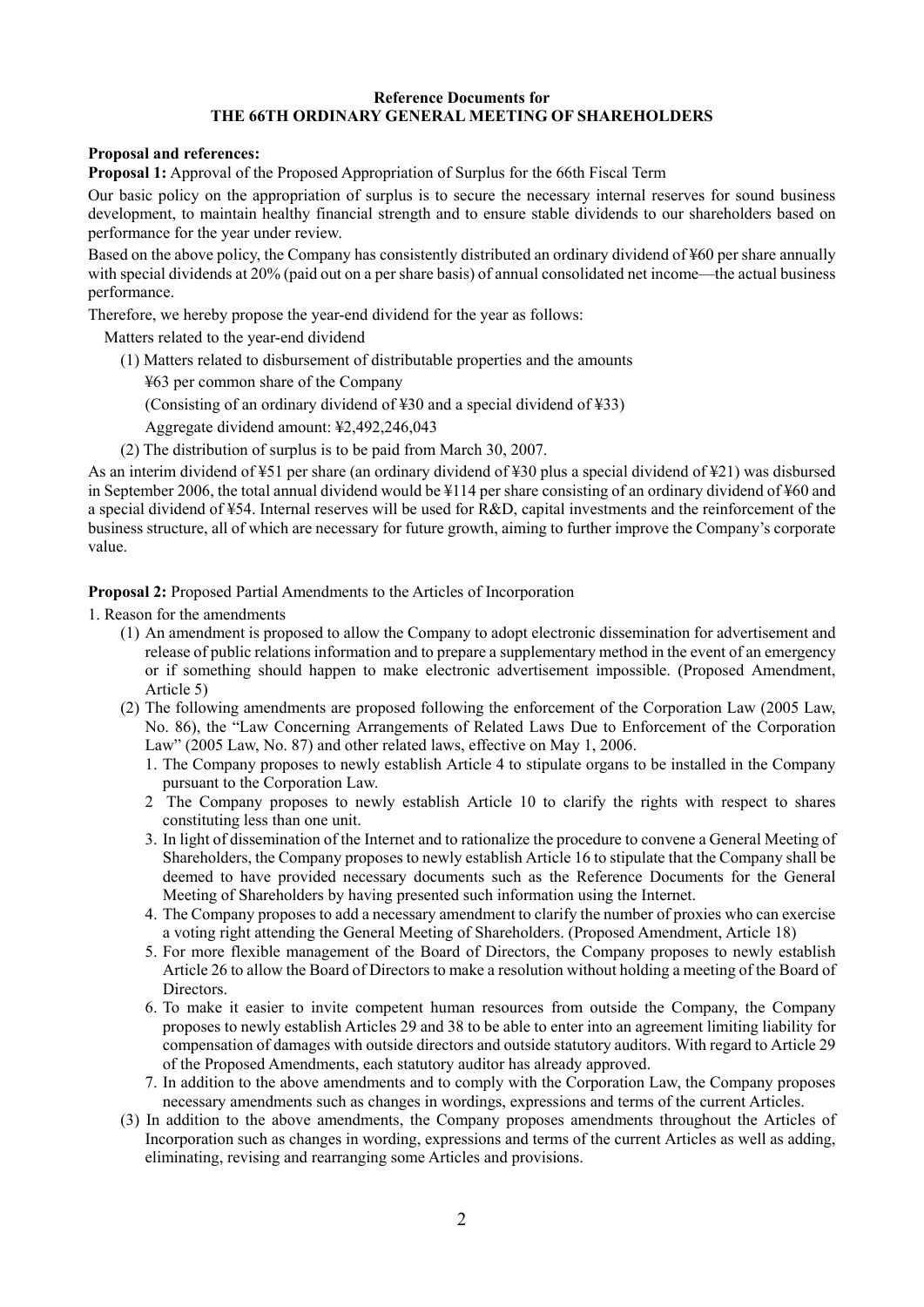2. Proposed amendments are as follows:

| (Amended portions are underlined): |  |
|------------------------------------|--|
|------------------------------------|--|

| Current Articles of Incorporation                                              | <b>Proposed Amendments</b>                               |
|--------------------------------------------------------------------------------|----------------------------------------------------------|
| <b>CHAPTER I. GENERAL PROVISIONS</b>                                           | CHAPTER I. GENERAL PROVISIONS                            |
|                                                                                |                                                          |
| (Trade Name)                                                                   | (Trade Name)                                             |
| Article 1. The name of the Company shall be                                    | Article 1. (Unchanged)                                   |
| "MABUCHI MOTOR Kabushiki Kaisha," and in                                       |                                                          |
| English it shall be MABUCHI MOTOR CO., LTD.                                    |                                                          |
| (Purpose)                                                                      | (Purpose)                                                |
| Article 2. The purpose of the Company shall be to                              | Article 2. (Unchanged)                                   |
| engage in the following businesses:                                            |                                                          |
| (1) Manufacture, purchase and sales of small motors                            |                                                          |
|                                                                                |                                                          |
| and parts;                                                                     |                                                          |
| (2) Manufacture, purchase and sales of electric                                |                                                          |
| machines and instruments;                                                      |                                                          |
| (3) Manufacture, purchase and sales of electronic                              |                                                          |
| application devices;                                                           |                                                          |
| (4) Manufacture, purchase and sales of models,                                 |                                                          |
| teaching materials and toys;                                                   |                                                          |
| (5) Provision of technical service utilizing industrial                        |                                                          |
| property rights and expertise; and                                             |                                                          |
| (6) All activities incidental to the foregoing items.                          |                                                          |
| (Location of Head Office)                                                      | (Location of Head Office)                                |
| Article 3. The headquarters of the Company shall be                            | Article 3. (Unchanged)                                   |
| located in Matsudo-shi, Chiba, Japan.                                          |                                                          |
| (New)                                                                          | (Organs)                                                 |
|                                                                                | Article 4. The Company shall have the following          |
|                                                                                | organs in addition to the General Meeting of             |
|                                                                                | <b>Shareholders and Directors:</b>                       |
|                                                                                | (1) Board of Directors;                                  |
|                                                                                | (2) Statutory Auditors;                                  |
|                                                                                | (3) Board of Statutory Auditors; and                     |
|                                                                                | (4) Accounting Auditors.<br>(Method of Public Notice)    |
| (Method of Public Notice)<br>Article 4. Public notices of the Company shall be | Article 5. Public notices of the Company shall be        |
| issued in the Nihon Keizai Shimbun.                                            | electronic public notices; provided, however, that if    |
|                                                                                | the Company is unable to issue an electronic public      |
|                                                                                | notice due to an accident or any other unavoidable       |
|                                                                                | reason, public notices of the Company shall be issued in |
|                                                                                | the Nihon Keizai Shimbun.                                |
|                                                                                |                                                          |
| <b>CHAPTER II. SHARES</b>                                                      | <b>CHAPTER II. SHARES</b>                                |
|                                                                                |                                                          |
| (Total Number of Shares Authorized to be Issued)                               | (Total Number of Shares Authorized to be Issued)         |
| Article 5. The total number of shares authorized to be                         | Article 6. (Unchanged)                                   |
| issued by the Company shall be one hundred million                             |                                                          |
| $(100,000,000)$ shares.                                                        |                                                          |
| Should cancellation of shares occur, the                                       | (Deleted)                                                |
| corresponding number of shares shall be reduced.                               |                                                          |
| (Purchase of Treasury Stock)                                                   | (Acquisition of Own Shares)                              |
| Article 6. The Company may, by resolution of the                               | Article 7. The Company may, by resolution of the         |
| Board of Directors, purchase treasury stock pursuant to                        | Board of Directors, acquire the Company's own shares     |
| Article 211-3, Paragraph 1, Item 2, of the Commercial                          | through market trading etc. as provided for in Article   |
| Code.                                                                          | 165, Paragraph 2, of the Corporation Law.                |
| (New)                                                                          | (Issuance of Share Certificates)                         |
|                                                                                | Article 8. The Company shall issue share certificates    |
|                                                                                | representing the Company's shares.                       |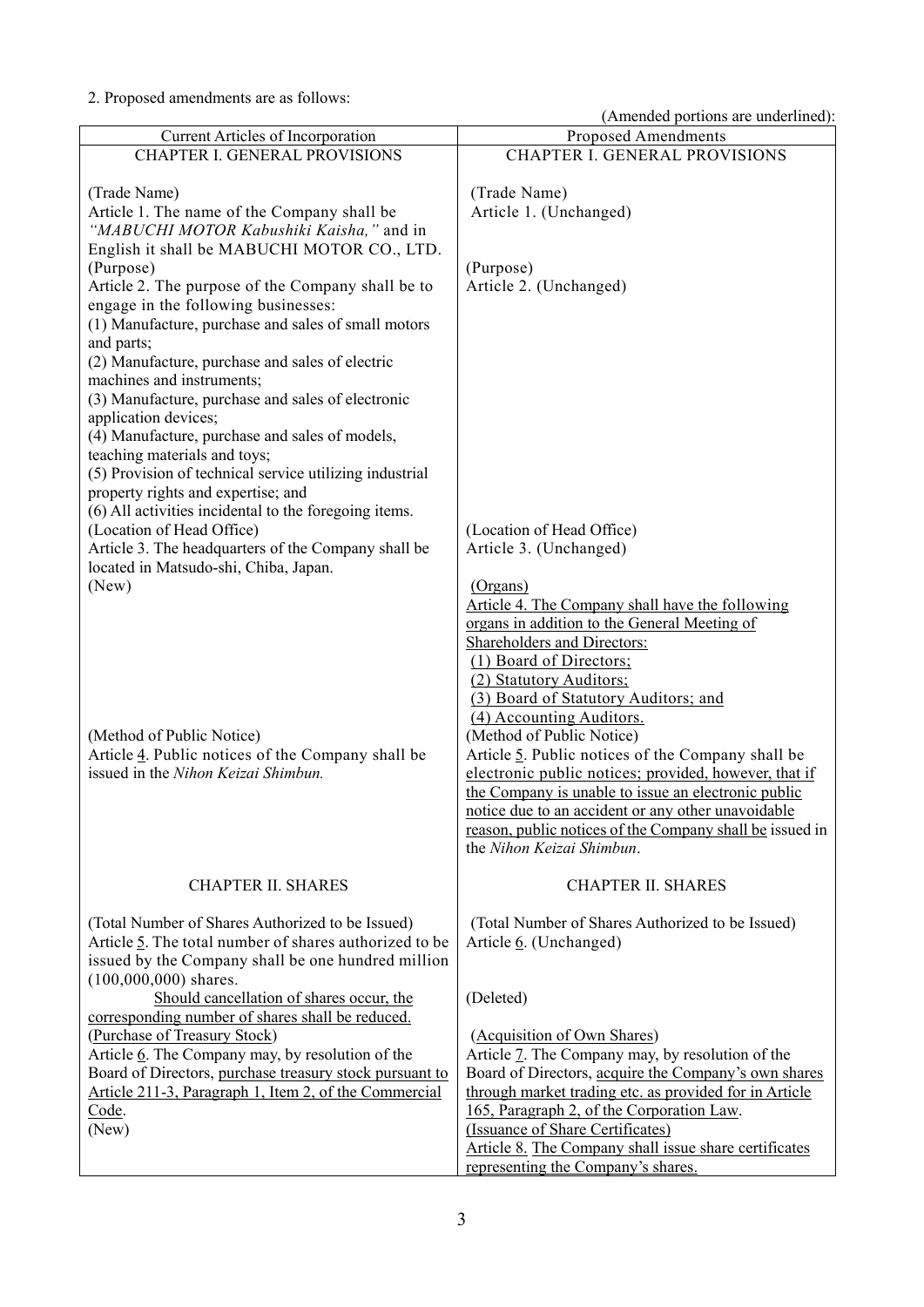| Current Articles of Incorporation                                                                                                              | <b>Proposed Amendments</b>                                                                                                                                                  |
|------------------------------------------------------------------------------------------------------------------------------------------------|-----------------------------------------------------------------------------------------------------------------------------------------------------------------------------|
| (Number of Shares Constituting One Unit of Stock and<br>Non-Issuance of Share Certificates representing Shares<br>Less Than One Unit of Stock) | (Number of Shares Constituting One Unit of Stock and<br>Non-Issuance of Share Certificates representing Shares<br>Less Than One Unit of Stock)<br>Article 9. 1. (Unchanged) |
| Article 7. 1. The number of shares constituting one unit                                                                                       |                                                                                                                                                                             |
| of stock shall be one hundred (100).                                                                                                           |                                                                                                                                                                             |
| 2. The Company shall not issue share certificates                                                                                              | 2. Notwithstanding the preceding article, the Company                                                                                                                       |
| representing shares constituting less than one unit of<br>stock (hereinafter "shares constituting less than one                                | shall not issue share certificates representing shares<br>constituting less than one unit of stock.                                                                         |
| unit").                                                                                                                                        |                                                                                                                                                                             |
| (Denominations of share certificates)                                                                                                          | (Deleted)                                                                                                                                                                   |
| Article 8. Denominations of share certificates shall be                                                                                        |                                                                                                                                                                             |
| governed by the Share Handling Regulations adopted or                                                                                          |                                                                                                                                                                             |
| amended by resolution of the Board of Directors of the                                                                                         |                                                                                                                                                                             |
| Company.                                                                                                                                       |                                                                                                                                                                             |
| (New)                                                                                                                                          | (Rights with respect to Shares Constituting Less Than<br>One Unit)                                                                                                          |
|                                                                                                                                                | Article 10. A shareholder (including a beneficial                                                                                                                           |
|                                                                                                                                                | shareholder; hereinafter the same interpretation shall                                                                                                                      |
|                                                                                                                                                | apply) may not exercise rights with respect to shares                                                                                                                       |
|                                                                                                                                                | constituting less than one unit other than those specified                                                                                                                  |
|                                                                                                                                                | in the following sections:                                                                                                                                                  |
|                                                                                                                                                | (1) Right specified in each item of Article 189,                                                                                                                            |
|                                                                                                                                                | Paragraph 2, of the Corporation Law:                                                                                                                                        |
|                                                                                                                                                | (2) Right to make requests to the Company provided                                                                                                                          |
|                                                                                                                                                | for in Article 166, Paragraph 1, of the Corporation                                                                                                                         |
|                                                                                                                                                | Law;<br>(3) Right to receive share subscription or to receive                                                                                                               |
|                                                                                                                                                | allotment of stock acquisition rights in accordance                                                                                                                         |
|                                                                                                                                                | with the number of shares held by the shareholder.                                                                                                                          |
| (Share Handling Regulations)                                                                                                                   | (Share Handling Regulations)                                                                                                                                                |
| Article 9. The business and handling charges pertaining                                                                                        | Article 11. The business and handling charges                                                                                                                               |
| to shares of the Company, including transfers of shares,                                                                                       | pertaining to shares of the Company shall be governed                                                                                                                       |
| registration of pledges, indication of assets in trust,                                                                                        | by, in addition to laws and regulations or these Articles                                                                                                                   |
| issuance of share certificates, purchase of shares                                                                                             | of Incorporation, the Share Handling Regulations                                                                                                                            |
| constituting less than one unit and registration of lost                                                                                       | adopted or amended by resolution of the Board of                                                                                                                            |
| share certificates shall be governed by the Share                                                                                              | Directors of the Company.                                                                                                                                                   |
| Handling Regulations adopted or amended by                                                                                                     |                                                                                                                                                                             |
| resolution of the Board of Directors of the Company.                                                                                           |                                                                                                                                                                             |
| (Transfer Agent)                                                                                                                               | (Transfer Agent)                                                                                                                                                            |
| Article 10. 1. The Company shall appoint a transfer                                                                                            | Article 12. 1. The Company shall appoint a transfer                                                                                                                         |
| agent with respect to its shares.                                                                                                              | agent.                                                                                                                                                                      |
| 2. The transfer agent and its business office shall be                                                                                         | 2. (Unchanged)                                                                                                                                                              |
| designated by resolution of the Board of Directors of                                                                                          |                                                                                                                                                                             |
| the Company and public notice thereof shall be issued<br>by the Company.                                                                       |                                                                                                                                                                             |
| 3. The register of shareholders and the register of                                                                                            | 3. The register of shareholders (including the register of                                                                                                                  |
| beneficial shareholders; hereinafter "The register of                                                                                          | beneficial shareholders; hereinafter the same                                                                                                                               |
| shareholders, etc." and the register of lost share                                                                                             | interpretation shall apply), the register of lost share                                                                                                                     |
| certificates of the Company shall be retained at the                                                                                           | certificates of the Company and the ledger of stock                                                                                                                         |
| business office of the transfer agent. The business                                                                                            | acquisition rights shall be retained at the business office                                                                                                                 |
| pertaining to shares, such as registration of transfers of                                                                                     | of the transfer agent. Listing and recording into the                                                                                                                       |
| shares, registration of pledges, indication of assets in                                                                                       | register of shareholders, the register of lost share                                                                                                                        |
| trust, issuance of share certificates, purchase of shares                                                                                      | certificates and the ledger of stock acquisition rights,                                                                                                                    |
| constituting less than one unit and registration of lost                                                                                       | purchase of shares constituting less than one unit as                                                                                                                       |
| share certificates shall be handled by the transfer agent                                                                                      | well as any other business with respect to shares and                                                                                                                       |
| and not by the Company.                                                                                                                        | stock acquisition rights shall be handled by the transfer                                                                                                                   |
|                                                                                                                                                | agent and not by the Company.                                                                                                                                               |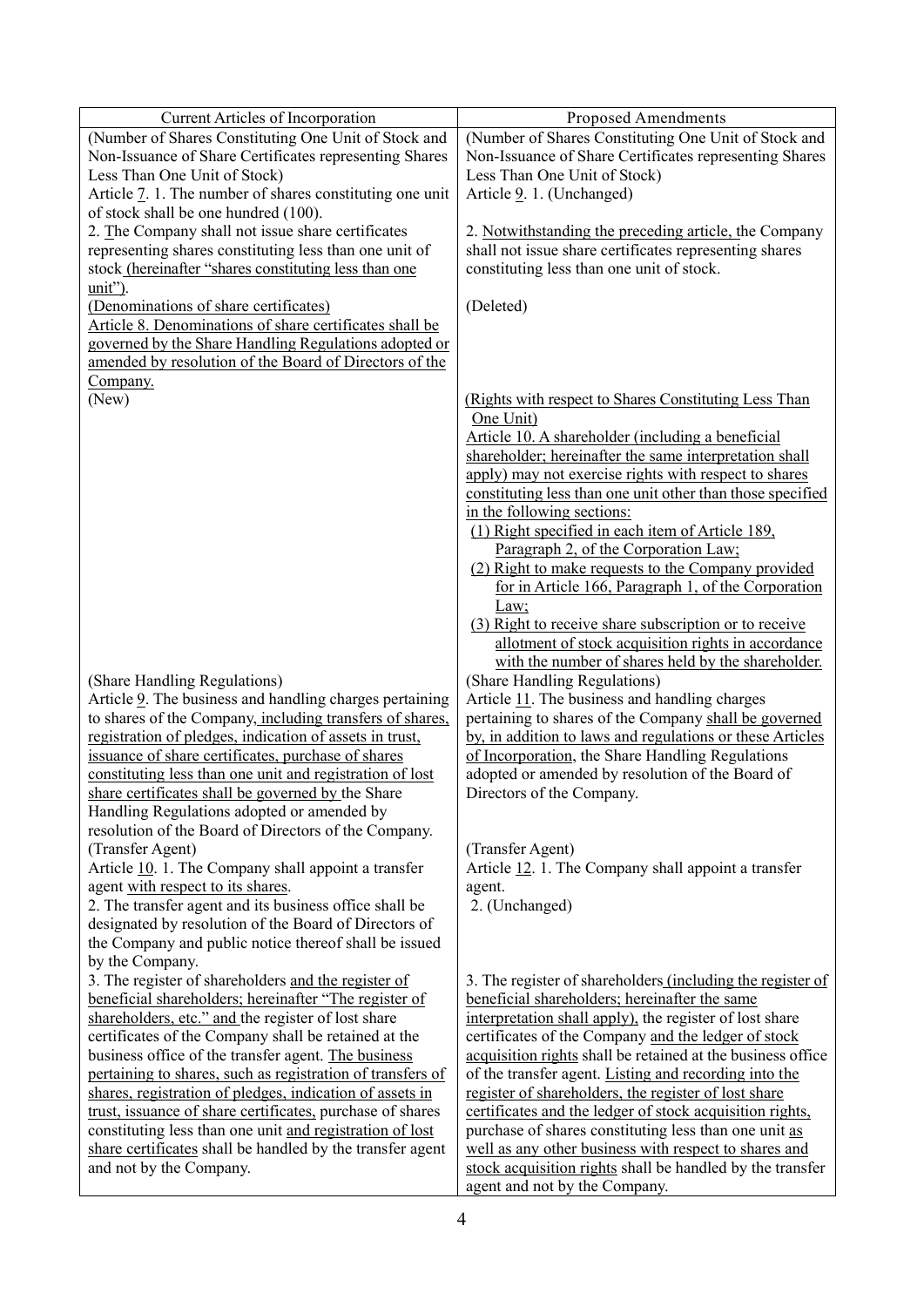| Current Articles of Incorporation                                                                                                                                                                                                                                                                                                                                                                                                                                                                                                   | <b>Proposed Amendments</b>                                                                                                                                                                                                                                                                                                                                                                                                                                                                                                                                                                                                                                                                                                                                                                                                                                                                           |
|-------------------------------------------------------------------------------------------------------------------------------------------------------------------------------------------------------------------------------------------------------------------------------------------------------------------------------------------------------------------------------------------------------------------------------------------------------------------------------------------------------------------------------------|------------------------------------------------------------------------------------------------------------------------------------------------------------------------------------------------------------------------------------------------------------------------------------------------------------------------------------------------------------------------------------------------------------------------------------------------------------------------------------------------------------------------------------------------------------------------------------------------------------------------------------------------------------------------------------------------------------------------------------------------------------------------------------------------------------------------------------------------------------------------------------------------------|
| (Record Date)<br>Article 11. 1. The Company shall deem those<br>shareholders (including beneficial shareholders,<br>hereinafter the same interpretation applies) whose<br>names are listed or recorded in the last register of<br>shareholders, etc., as of December 31 of each year to be<br>shareholders entitled to exercise voting rights at the<br>Ordinary General Meeting of Shareholders to be held<br>with respect to the closing of accounts.                                                                             | (Record Date)<br>Article 13. 1. The Company shall deem those<br>shareholders with voting rights whose names are listed<br>or recorded in the last register of shareholders as of<br>December 31 of each year to be shareholders entitled to<br>exercise voting rights at the Ordinary General Meeting<br>of Shareholders to be held with respect to such<br>business year.                                                                                                                                                                                                                                                                                                                                                                                                                                                                                                                           |
| 2. In addition to the preceding paragraph, whenever<br>necessary, by resolution of the Board of Directors of the<br>Company and upon giving prior public notice, the<br>Company may determine shareholders or registered<br>pledgees whose names are listed or recorded in the<br>register of shareholders, etc., as of a certain date to be<br>shareholders entitled to exercise voting rights.                                                                                                                                    | 2. In addition to the preceding paragraph, whenever<br>necessary, by resolution of the Board of Directors of the<br>Company and upon giving prior public notice, the<br>Company may determine shareholders or registered<br>share pledgees whose names are listed or recorded in<br>the last register of shareholders as of a certain date to be<br>shareholders or registered share pledgees entitled to<br>exercise voting rights.                                                                                                                                                                                                                                                                                                                                                                                                                                                                 |
| CHAPTER III. GENERAL MEETING OF<br><b>SHAREHOLDERS</b>                                                                                                                                                                                                                                                                                                                                                                                                                                                                              | CHAPTER III. GENERAL MEETING OF<br><b>SHAREHOLDERS</b>                                                                                                                                                                                                                                                                                                                                                                                                                                                                                                                                                                                                                                                                                                                                                                                                                                               |
| (Time of Convocation)<br>Article 12. The Ordinary General Meeting of<br>Shareholders shall be convened within three months<br>from January 1 of each year, and an Extraordinary<br>General Meeting of Shareholders shall be convened<br>whenever necessary.<br>(Convocation of Meetings and Chairman)<br>Article 13. 1. The President/Director of the Company<br>shall convene the General Meeting of Shareholders by<br>resolution of the Board of Directors of the Company<br>and act as the chairman thereof except as otherwise | (Time of Convocation)<br>Article 14. The Ordinary General Meeting of<br>Shareholders of the Company shall be convened<br>within three months from the closing of every<br>business year, and an Extraordinary General<br>Meeting of Shareholders shall be convened<br>whenever necessary.<br>(Convocation of Meetings and Chairman)<br>Article 15. 1. (Unchanged)                                                                                                                                                                                                                                                                                                                                                                                                                                                                                                                                    |
| provided by laws and regulations.<br>2. In the event that the President/Director of the<br>Company is unable to act, another Director, determined<br>in accordance with an order of priority previously<br>determined by resolution of the Board of Directors of<br>the Company, shall serve in the President's place.<br>(New)                                                                                                                                                                                                     | 2. In the event that the President/Director of the<br>Company is unable to act, another Director, determined<br>in accordance with an order of priority previously<br>determined by resolution of the Board of Directors of<br>the Company, shall act as the chairman.<br>(Disclosure via the Internet of the Reference<br>Documents for the General Meeting of Shareholders,<br>etc., and the Deemed Provision of Information)<br>Article 16. The Company shall be deemed to have<br>provided the shareholders with the necessary<br>information with respect to the matters to be stated or<br>indicated in the Reference Documents for the General<br>Meeting of Shareholders, the business reports, the<br>financial statements and the consolidated financial<br>statements, by disclosing such information via the<br>Internet in accordance with the Ordinance of the<br>Ministry of Justice. |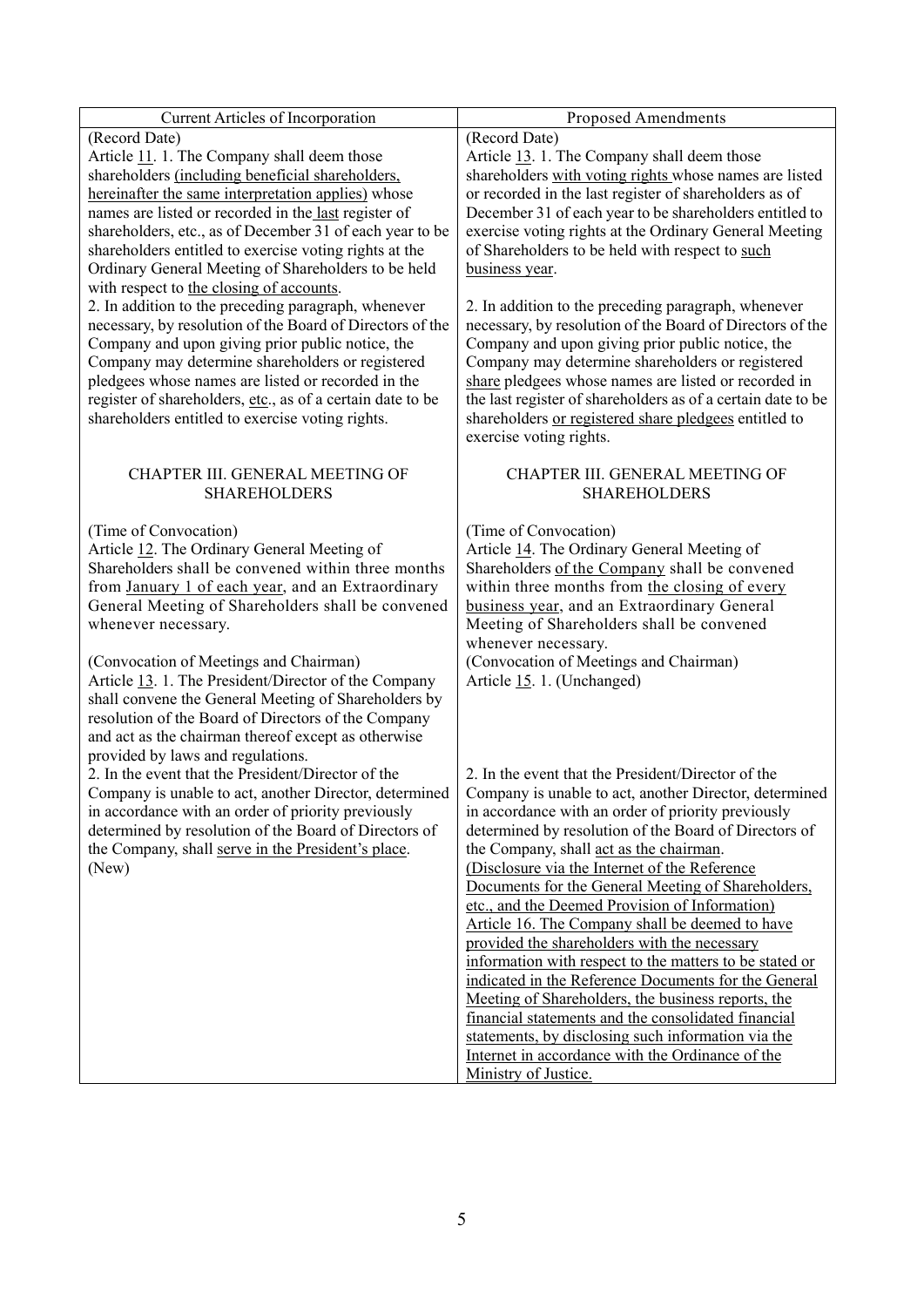| Current Articles of Incorporation                                                                              | <b>Proposed Amendments</b>                                                                                      |
|----------------------------------------------------------------------------------------------------------------|-----------------------------------------------------------------------------------------------------------------|
| (Method of Adopting Resolutions)                                                                               | (Method of Adopting Resolutions)                                                                                |
| Article 14. 1. Except as otherwise provided by laws and                                                        | Article 17. 1. Except as otherwise provided by laws and                                                         |
| regulations or by these Articles of Incorporation, all                                                         | regulations or by these Articles of Incorporation, all                                                          |
| resolutions of a General Meeting of Shareholders shall                                                         | resolutions of a General Meeting of Shareholders shall                                                          |
| be adopted by a majority of votes of the attending                                                             | be adopted by a majority of votes of the attending                                                              |
| shareholders.<br>2. Resolutions to be adopted pursuant to <b>Article 343 of</b>                                | shareholders entitled to exercise voting rights.<br>2 Resolutions to be adopted pursuant to Article 309,        |
| the Commercial Code may be adopted by two-thirds                                                               | Paragraph 2, of the Corporation Law may be adopted by                                                           |
| $(2/3)$ or more of the votes of the attending shareholders                                                     | two-thirds $(2/3)$ or more of the votes of the attending                                                        |
| who hold one-third $(1/3)$ or more of the total number of                                                      | shareholders who hold one-third $(1/3)$ or more of the                                                          |
| voting rights of all shareholders.                                                                             | total number of voting rights of shareholders entitled to                                                       |
|                                                                                                                | exercise voting rights.                                                                                         |
| (Exercise of Voting Rights by Proxy)                                                                           | (Exercise of Voting Rights by Proxy)                                                                            |
| Article 15. A shareholder may exercise his/her voting<br>rights by authorizing another shareholder with voting | Article 18.1. A shareholder may exercise his/her voting<br>rights by authorizing one (1) other shareholder with |
| rights of the Company to act as his/her proxy.                                                                 | voting rights of the Company to act as his/her proxy.                                                           |
| $\overline{A}$ shareholder or his/her proxy shall submit to the                                                |                                                                                                                 |
| Company a document evidencing his/her authority of                                                             |                                                                                                                 |
| representation for each General Meeting of                                                                     |                                                                                                                 |
| Shareholders.                                                                                                  |                                                                                                                 |
| (New)                                                                                                          | 2. In this case, a shareholder or his/her proxy shall                                                           |
|                                                                                                                | submit to the Company a document evidencing his/her<br>authority of representation for each General Meeting of  |
|                                                                                                                | Shareholders.                                                                                                   |
| (Minutes)                                                                                                      | (Deleted)                                                                                                       |
| Article 16. 1. The substance of the proceedings at a                                                           |                                                                                                                 |
| General Meeting of Shareholders and the results thereof                                                        |                                                                                                                 |
| shall be entered or recorded in the minutes, and the                                                           |                                                                                                                 |
| chairman and Directors present shall inscribe their                                                            |                                                                                                                 |
| names and affix their seals thereon or put their<br>electronic signatures thereon.                             |                                                                                                                 |
| 2. The original minutes of a General Meeting of                                                                | (Deleted)                                                                                                       |
| Shareholders shall be retained at the Headquarters for                                                         |                                                                                                                 |
| $ten(10)$ years from the date of resolution and the copy                                                       |                                                                                                                 |
| of the original shall be retained for five (5) years at a                                                      |                                                                                                                 |
| branch office.                                                                                                 |                                                                                                                 |
| CHAPTER IV. DIRECTORS AND                                                                                      | CHAPTER IV. DIRECTORS AND                                                                                       |
| <b>BOARD OF DIRECTORS</b>                                                                                      | <b>BOARD OF DIRECTORS</b>                                                                                       |
|                                                                                                                |                                                                                                                 |
| (Number of Directors)                                                                                          | (Number of Directors)                                                                                           |
| Article 17. The number of Directors of the Company                                                             | Article 19. (Unchanged)                                                                                         |
| shall be three $(3)$ or more and eleven $(11)$ or fewer.<br>(Election of Directors)                            | (Election of Directors)                                                                                         |
| Article 18. 1. Directors shall be elected at the General                                                       | Article 20.1. Directors shall be elected by resolution of                                                       |
| Meetings of Shareholders.                                                                                      | the General Meetings of Shareholders.                                                                           |
| 2. Resolutions for the election of Directors shall be                                                          | 2. Resolutions for the election of Directors shall be                                                           |
| adopted by a majority vote of the attending shareholders                                                       | adopted by a majority vote of the attending shareholders                                                        |
| who hold one-third $(1/3)$ or more of the voting rights of                                                     | who hold one-third $(1/3)$ or more of the voting rights of                                                      |
| all shareholders.                                                                                              | shareholders entitled to exercise voting rights.                                                                |
| 3. Resolutions for the election of Directors shall not be<br>by cumulative voting.                             | 3. (Unchanged)                                                                                                  |
| (Term of Office of Directors)                                                                                  | (Term of Office of Directors)                                                                                   |
| Article 19. 1. The term of office of a Director shall                                                          | Article 21.1. The term of office of a Director shall                                                            |
| expire upon conclusion of the Ordinary General                                                                 | expire upon conclusion of the Ordinary General                                                                  |
| Meeting of Shareholders held with respect to the last                                                          | Meeting of Shareholders held with respect to the last                                                           |
| closing of accounts within two (2) years from his/her                                                          | business year ending within two (2) years from his/her                                                          |
| assumption of office.                                                                                          | election to office.                                                                                             |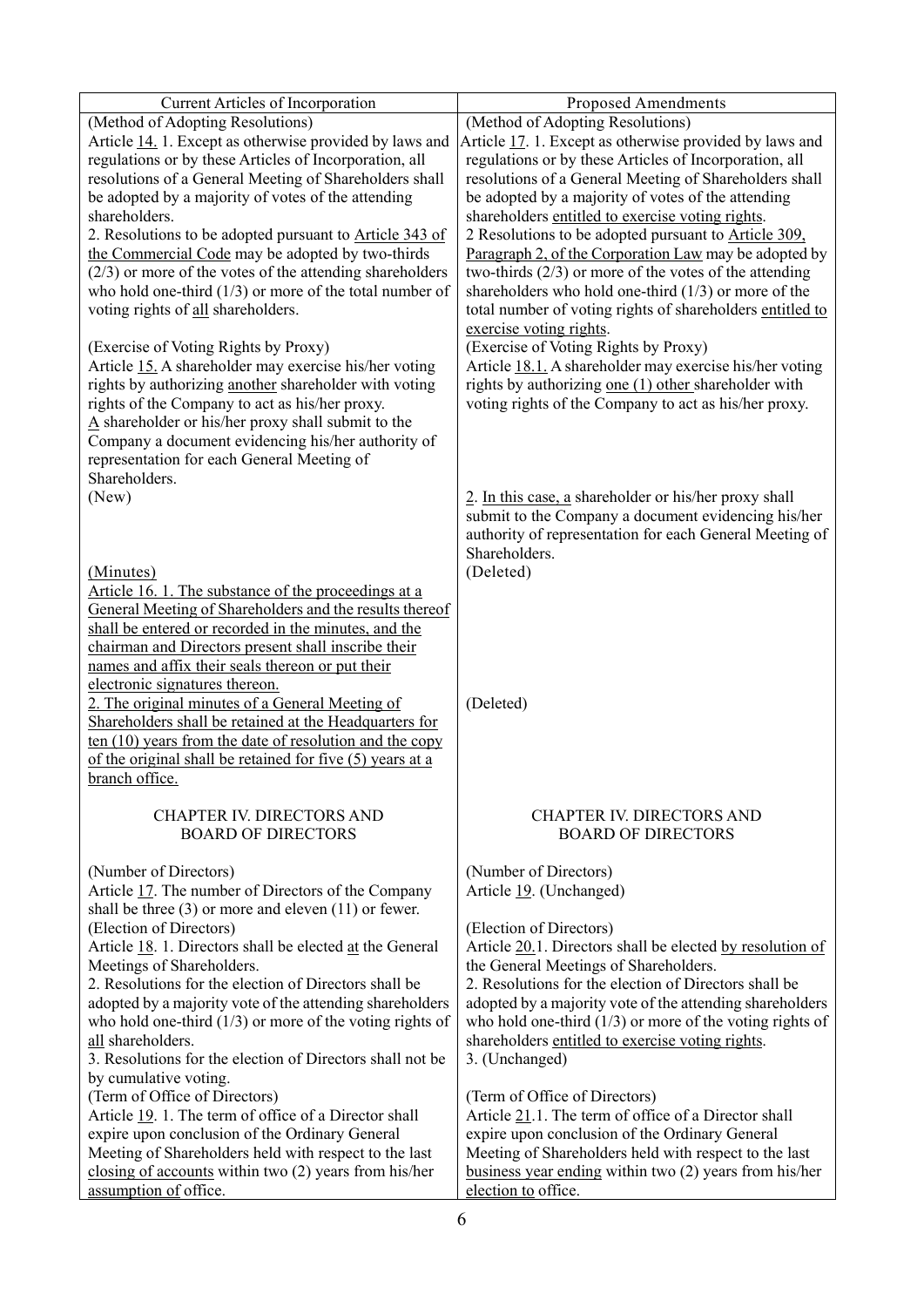| Current Articles of Incorporation                                                                             | <b>Proposed Amendments</b>                                  |
|---------------------------------------------------------------------------------------------------------------|-------------------------------------------------------------|
| 2. The term of office of a Director elected to increase                                                       | 2. (Unchanged)                                              |
| the number of Directors or to fill a vacancy shall be the                                                     |                                                             |
| same as the remaining term of office of the other                                                             |                                                             |
| Directors in office.                                                                                          |                                                             |
| (Representative Directors and Executive Directors)                                                            | (Representative Directors and Executive Directors)          |
| Article 20. 1. Directors who represent the Company                                                            | Article 22. 1. Representative Directors shall be elected    |
| shall be elected by resolution of the Board of Directors                                                      | by resolution of the Board of Directors of the Company.     |
| of the Company.                                                                                               |                                                             |
| 2. The Board of Directors may appoint by resolution                                                           | 2. (Unchanged)                                              |
| one (1) Chairman of the Board of Directors, one (1)                                                           |                                                             |
| President/Director, several Executive Vice                                                                    |                                                             |
| Presidents/Directors, Senior Managing Directors and                                                           |                                                             |
| Managing Directors.                                                                                           |                                                             |
| (Notice of Convocation of the Board of Directors)                                                             | (Notice of Convocation of the Board of Directors)           |
| Article 21. 1. Notice of convocation of a meeting of the                                                      | Article 23. 1. (Unchanged)                                  |
| Board of Directors of the Company shall be sent to each                                                       |                                                             |
| Director and Statutory Auditor at three (3) days prior to                                                     |                                                             |
| the meeting; provided, however, that in the event of                                                          |                                                             |
| urgency, such period may be shortened.                                                                        |                                                             |
| 2. When the consent of all Directors and Statutory<br>Auditors is obtained in advance, a meeting of the Board | 2. (Unchanged)                                              |
| of Directors of the Company may be held without                                                               |                                                             |
| following the procedures for convening a meeting.                                                             |                                                             |
| (Convocation of Meetings and Chairman)                                                                        | (Convocation of Meetings and Chairman)                      |
| Article 22. 1. Except as otherwise provided by laws and                                                       | Article 24. 1. (Unchanged)                                  |
| regulations, the President/Director shall convene the                                                         |                                                             |
| meetings of the Board of Directors and act as the                                                             |                                                             |
| chairman thereof.                                                                                             |                                                             |
| 2. When the President/Director is unable to act, another                                                      | 2. When the President/Director is unable to act, another    |
| Director, determined in accordance with an order of                                                           | Director, determined in accordance with an order of         |
| priority previously determined by resolution of the                                                           | priority previously determined by resolution of the         |
| Board of Directors of the Company, shall serve in the                                                         | Board of Directors of the Company, shall act as the         |
| President's place.                                                                                            | chairman.                                                   |
| (Method of Adopting Resolutions of the Board of                                                               | (Method of Adopting Resolutions of the Board of             |
| Directors)                                                                                                    | Directors)                                                  |
| Article 23. Resolutions of the Board of Directors of the                                                      | Article 25. (Unchanged)                                     |
| Company shall be adopted by a majority of the                                                                 |                                                             |
| Directors present given that the present Directors shall                                                      |                                                             |
| constitute a majority of the total number of Directors.                                                       |                                                             |
| (New)                                                                                                         | (Omission of the Procedure for Adopting Resolutions of      |
|                                                                                                               | the Board of Directors)                                     |
|                                                                                                               | Article 26. When requirements provided for in Article       |
|                                                                                                               | 370 of the Corporation Law are satisfied, resolutions of    |
|                                                                                                               | the Board of Directors of the Company concerning the        |
|                                                                                                               | matters to be resolved by the Board of Directors shall be   |
|                                                                                                               | deemed to have been adopted.                                |
| (Board of Directors Regulations)<br>Article 24. The matters concerning the Board of                           | (Board of Directors Regulations)<br>Article 27. (Unchanged) |
| Directors of the Company shall be governed by, except                                                         |                                                             |
| as otherwise provided by laws and regulations or these                                                        |                                                             |
| Articles of Incorporation, the Board of Directors                                                             |                                                             |
| Regulations established by the Board of Directors of the                                                      |                                                             |
| Company.                                                                                                      |                                                             |
|                                                                                                               |                                                             |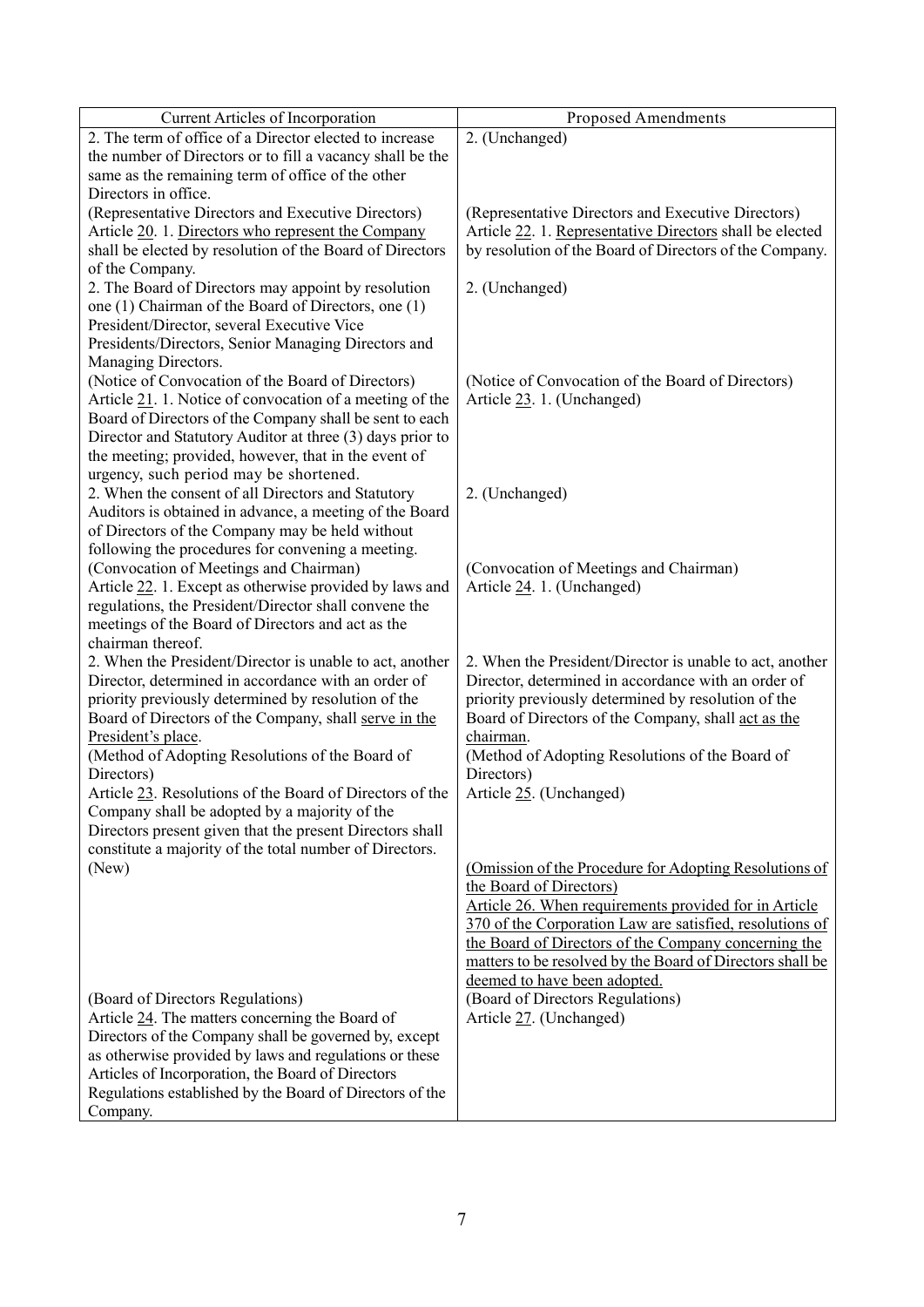| Current Articles of Incorporation                         | <b>Proposed Amendments</b>                                |
|-----------------------------------------------------------|-----------------------------------------------------------|
| (Compensation and retirement allowance to be paid to      | (Compensation etc. to be paid to Directors)               |
| Directors)                                                |                                                           |
| Article 25. The amount of compensation and retirement     | Article 28. The amount of compensation, bonuses and       |
| allowance to be paid to Directors shall be determined by  | any other proprietary benefits to be granted to Directors |
| resolution of the General Meeting of Shareholders.        | by the Company in consideration of their performance      |
|                                                           | of duty (hereinafter "compensation etc.") shall be        |
|                                                           | determined by resolution of the General Meeting of        |
|                                                           | Shareholders.                                             |
|                                                           |                                                           |
| (New)                                                     | (Limitation of Liabilities of Outside Directors)          |
|                                                           | Article 29. Pursuant to the provision of Article 427,     |
|                                                           | Paragraph 1, of the Corporation Law, the Company          |
|                                                           | may enter into an agreement with each of the Outside      |
|                                                           | Directors to the effect that any liability under Article  |
|                                                           | 423, Paragraph 1, of said Law shall be limited;           |
|                                                           | provided, however, the limit of the liability shall be a  |
|                                                           | prescribed minimum amount set by laws and                 |
|                                                           | regulations.                                              |
|                                                           |                                                           |
| CHAPTER V. STATUTORY AUDITORS AND                         | CHAPTER V. STATUTORY AUDITORS AND                         |
| <b>BOARD OF STATUTORY AUDITORS</b>                        | <b>BOARD OF STATUTORY AUDITORS</b>                        |
|                                                           |                                                           |
| (Number of Statutory Auditors)                            | (Number of Statutory Auditors)                            |
| Article 26. The number of Statutory Auditors of the       | Article 30. (Unchanged)                                   |
| Company shall be three $(3)$ or four $(4)$ .              |                                                           |
| (Election of Statutory Auditors)                          | (Election of Statutory Auditors)                          |
| Article 27. 1. Statutory Auditors shall be elected at the | Article 31. 1. Statutory Auditors shall be elected by     |
| General Meetings of Shareholders.                         | resolution of the General Meetings of Shareholders.       |
| 2. Resolutions for the election of Statutory Auditors     | 2. Resolutions for the election of Statutory Auditors     |
| shall be adopted by a majority vote of the attending      | shall be adopted by a majority vote of the attending      |
| shareholders who hold one-third $(1/3)$ or more of the    | shareholders who hold one-third $(1/3)$ or more of the    |
| voting rights of all shareholders.                        | voting rights of shareholders entitled to exercise voting |
|                                                           | rights.                                                   |
| (Term of Office of Statutory Auditors)                    | (Term of Office of Statutory Auditors)                    |
| Article 28. 1. The term of office of a Statutory Auditor  | Article 32. 1. The term of office of a Statutory Auditor  |
| shall expire upon conclusion of the Ordinary General      | shall expire upon conclusion of the Ordinary General      |
| Meeting of Shareholders held with respect to the last     | Meeting of Shareholders held with respect to the last     |
| closing of accounts within four (4) years from his/her    | business year ending within four (4) years from his/her   |
| assumption of office.                                     | election to office.                                       |
| 2. The term of office of a Statutory Auditor elected to   | 2. (Unchanged)                                            |
| fill a vacancy shall be the same as the remaining term of |                                                           |
| office of the retired Statutory Auditor.                  |                                                           |
| (Full-Time Statutory Auditors)                            | (Full-Time Statutory Auditors)                            |
| Article 29. Statutory Auditors shall determine among      | Article 33. The Board of Statutory Auditors shall elect   |
| themselves one or more Full-time Statutory Auditors.      | by resolution one or more Full-time Statutory Auditors.   |
| (Notice of Convocation of the Board of Statutory          | (Notice of Convocation of the Board of Statutory          |
| Auditors)                                                 | Auditors)                                                 |
| Article 30. 1. Notice of convocation of a meeting of the  | Article 34. (Unchanged)                                   |
| Board of Statutory Auditors of the Company shall be       |                                                           |
| sent to each Statutory Auditor at least three (3) days    |                                                           |
| prior to the meeting; provided, however, that in the      |                                                           |
| event of urgency, such period may be shortened.           |                                                           |
| 2. When the consent of all Statutory Auditors is          |                                                           |
| obtained in advance, a meeting of the Board of            |                                                           |
|                                                           |                                                           |
| Statutory Auditors of the Company may be held without     |                                                           |
| following the procedures for convening a meeting.         |                                                           |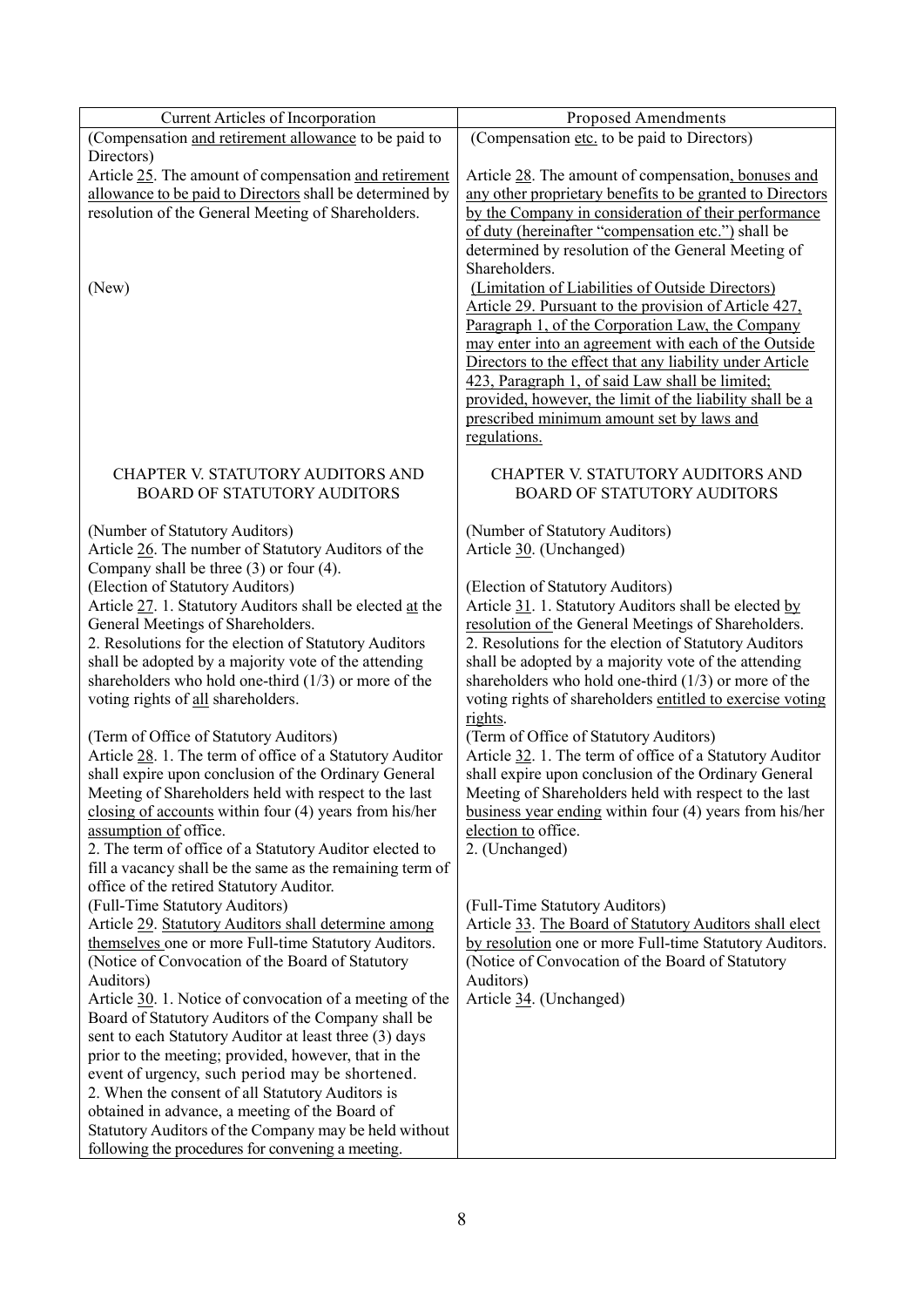| <b>Current Articles of Incorporation</b>                  | <b>Proposed Amendments</b>                                 |
|-----------------------------------------------------------|------------------------------------------------------------|
| (Method of Adopting Resolutions of the Board of           | (Method of Adopting Resolutions of the Board of            |
| <b>Statutory Auditors)</b>                                | <b>Statutory Auditors)</b>                                 |
| Article 31. Except as otherwise provided by laws and      | Article 35. (Unchanged)                                    |
| regulations, resolutions of the Board of Statutory        |                                                            |
| Auditors of the Company shall be adopted by a majority    |                                                            |
| of the Statutory Auditors.                                |                                                            |
| (Board of Statutory Auditors Regulations)                 | (Board of Statutory Auditors Regulations)                  |
| Article 32. The matters concerning the Board of           | Article 36. (Unchanged)                                    |
| Statutory Auditors of the Company shall be governed       |                                                            |
| by, except as otherwise provided by laws and              |                                                            |
| regulations or these Articles of Incorporation, the Board |                                                            |
| of Statutory Auditors Regulations established by the      |                                                            |
|                                                           |                                                            |
| Board of Statutory Auditors of the Company.               |                                                            |
| (Compensation and retirement allowance to be paid to      | (Compensation etc. to be paid to Statutory Auditors)       |
| <b>Statutory Auditors)</b>                                |                                                            |
| Article 33. The amount of compensation and retirement     | Article 37. The amount of compensation etc. to be          |
| allowance to be paid to Statutory Auditors shall be       | granted to Statutory Auditors shall be determined by       |
| determined by resolution of the General Meeting of        | resolution of the General Meeting of Shareholders.         |
| Shareholders.                                             |                                                            |
| (New)                                                     | (Limitation of Liabilities of Statutory Auditors)          |
|                                                           | Article 38. Pursuant to the provision of Article 427,      |
|                                                           | Paragraph 1, of the Corporation Law, the Company may       |
|                                                           | enter into an agreement with each of the Outside           |
|                                                           | Statutory Auditors to the effect that any liability under  |
|                                                           | Article 423, Paragraph 1, of said Law shall be limited;    |
|                                                           | provided, however, the limit of the liability shall be a   |
|                                                           | prescribed minimum amount set by laws and                  |
|                                                           | regulations.                                               |
|                                                           |                                                            |
| (New)                                                     | CHAPTER VI. ACCOUNTING AUDITOR                             |
|                                                           |                                                            |
| (New)                                                     | (Election of Accounting Auditors)                          |
|                                                           | Article 39. Accounting Auditors shall be elected by        |
|                                                           | resolution of the General Meeting of Shareholders.         |
| (New)                                                     | (Term of Office of Accounting Auditors)                    |
|                                                           | Article 40. 1. The term of office of an Accounting         |
|                                                           | Auditor shall expire upon conclusion of the Ordinary       |
|                                                           | General Meeting of Shareholders held with respect to       |
|                                                           | the last business year ending within one (1) year from     |
|                                                           | his/her election to office.                                |
|                                                           | 2. If it is not resolved otherwise in the Ordinary General |
|                                                           | Meeting of Shareholders under the preceding                |
|                                                           | paragraph, the Accounting Auditors shall be deemed         |
|                                                           | reappointed at that Ordinary General Meeting of            |
|                                                           | Shareholders.                                              |
| (New)                                                     | (Compensation etc. to be paid to Accounting Auditors)      |
|                                                           | Article 41.                                                |
|                                                           | The amount of compensation etc. to be granted to           |
|                                                           | Accounting Auditors shall be determined by                 |
|                                                           | Representative Directors with the approval of the Board    |
|                                                           | of Statutory Auditors.                                     |
|                                                           |                                                            |
|                                                           |                                                            |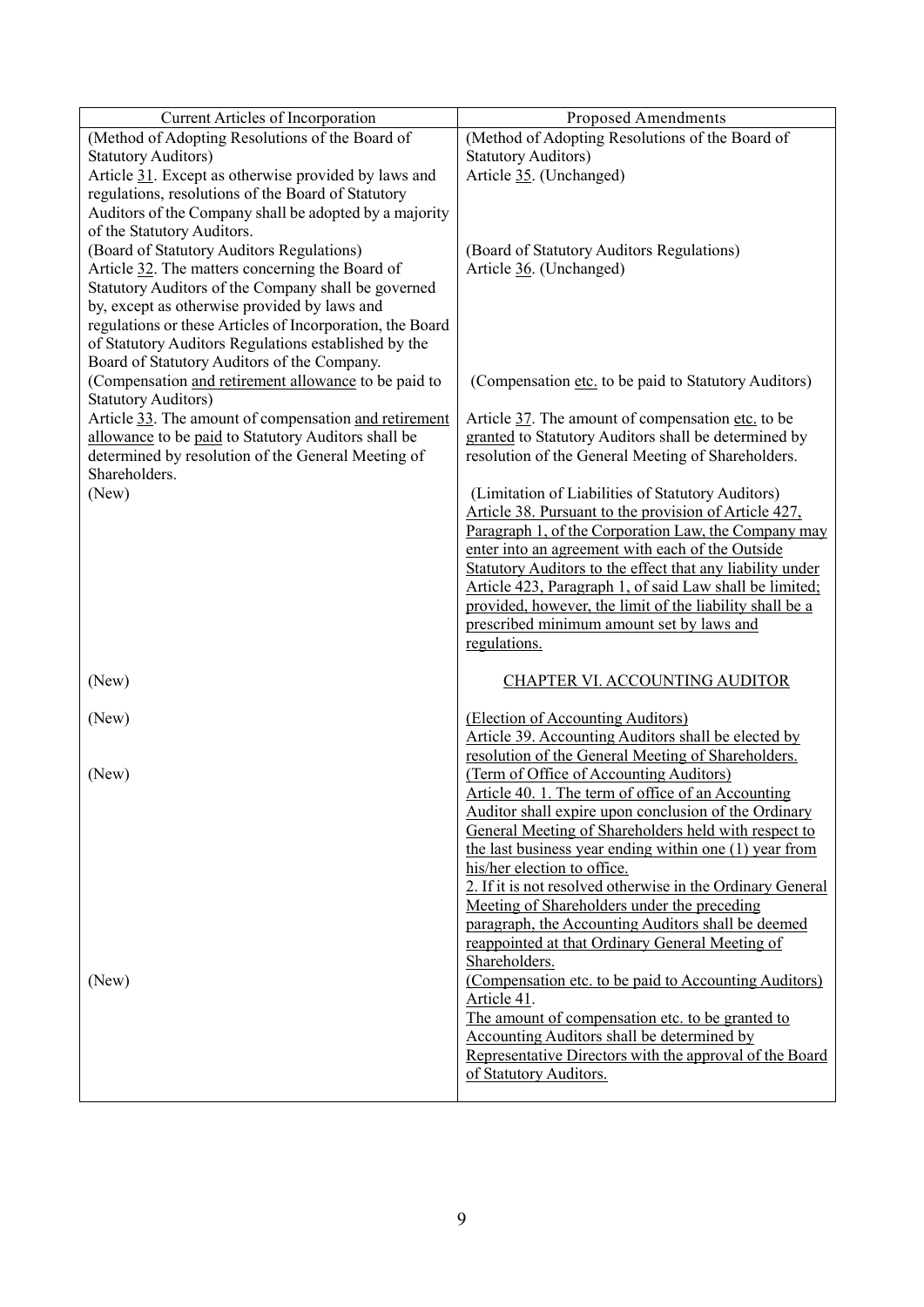| <b>Current Articles of Incorporation</b>                          | <b>Proposed Amendments</b>                                 |
|-------------------------------------------------------------------|------------------------------------------------------------|
| <b>CHAPTER VI. ACCOUNTS</b>                                       | <b>CHAPTER VII. ACCOUNTS</b>                               |
|                                                                   |                                                            |
| (Business Year)                                                   | (Business Year)                                            |
| Article 34. The business year of the Company shall                | Article 42. The business year of the Company shall         |
| commence on January 1 and shall end on December 31                | commence on January 1 and shall end on December 31         |
| of each year, and the Company's accounts shall be                 | of each year.                                              |
| closed on December 31 of each year.                               |                                                            |
| (Dividends)                                                       | (Year-End Dividends)                                       |
| Article 35. Dividends shall be paid to the shareholders or        | Article 43. The Company shall pay cash dividends from      |
| registered pledgees whose names are listed or recorded in         | surplus to the shareholders or registered share pledgees   |
| the register of shareholders, etc., as of the end of each         | whose names are listed or recorded in the last register of |
| business year.                                                    | shareholders as of December 31 of each year                |
|                                                                   | (hereinafter "Year-End Dividends"), by resolution of       |
|                                                                   | the General Meeting of Shareholders.                       |
| (Interim Dividends)                                               | (Interim Dividends)                                        |
| Article 36. The Company may, by resolution of the                 | Article 44. The Company may, by resolution of the          |
| Board of Directors of the Company, pay cash dividends             | Board of Directors of the Company, distribute cash         |
| to the shareholders or registered pledgees whose names            | dividends from surplus to the shareholders or registered   |
| are listed or recorded in the last register of shareholders,      | share pledgees whose names are listed or recorded in the   |
| etc., as of June 30 of each year pursuant to <b>Article 293</b> , | last register of shareholders as of June 30 of each year   |
| Paragraph 5, of the Commercial Code.                              | pursuant to Article 454, Paragraph 5, of the Corporation   |
|                                                                   | Law (hereinafter "Interim Dividends").                     |
| (Expiration Period for Dividends, etc.)                           | (Expiration Period for Dividends)                          |
| Article 37. 1. If dividends, interim dividends or other           | Article 45. 1. If year-end dividends and interim           |
| payments are not claimed within three (3) years from              | dividends are not claimed within three (3) years from      |
| the date of commencement of payment thereof, the                  | the date of commencement of payment thereof, the           |
| Company shall be relieved of the obligation to make               | Company shall be relieved of the obligation to make        |
| such payment.                                                     | such payment.                                              |
| 2. Unpaid dividends and interim dividends shall bear no           | 2. Unpaid year-end dividends and interim dividends         |
| interest.                                                         | shall bear no interest.                                    |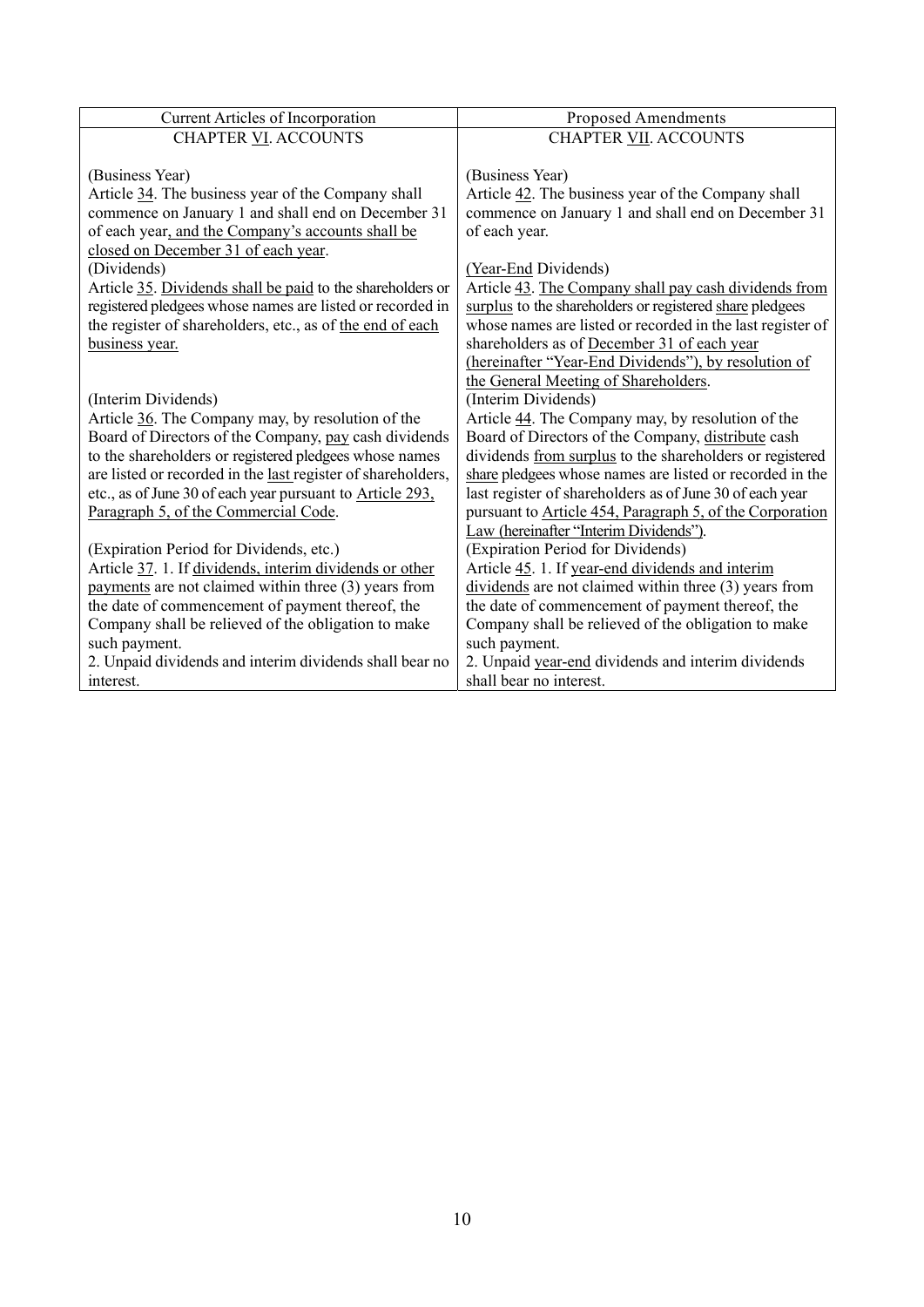# **Proposal 3:** Election of Seven (7) Directors

The term of office of all eight (8) directors currently in office will expire at the close of the 66th Ordinary General Meeting of Shareholders. Shareholders are therefore requested to elect seven (7) directors. The candidates for the position of director are as follows:

| No.            | Name<br>(Date of birth)                     | Brief personal history, position, assignment and representative<br>positions in other companies    |                                                                                                                                                                     | Number of the<br>Company's<br>shares held |
|----------------|---------------------------------------------|----------------------------------------------------------------------------------------------------|---------------------------------------------------------------------------------------------------------------------------------------------------------------------|-------------------------------------------|
| $\mathbf{1}$   | Takaichi Mabuchi<br>(September 13,<br>1932) | January 1954                                                                                       | Executive Managing Director at the foundation of<br>Tokyo Science Industrial Co., Ltd., the<br>predecessor of MABUCHI MOTOR CO., LTD.                               | 2,500,471                                 |
|                |                                             | August 1958                                                                                        | Executive Managing Director at the foundation of<br>MABUCHI MOTOR CO., LTD.                                                                                         |                                           |
|                |                                             | March 1984                                                                                         | <b>Executive Vice President and Representative</b><br>Director, MABUCHI MOTOR CO., LTD.                                                                             |                                           |
|                |                                             | March 1985                                                                                         | President and Representative Director,<br>MABUCHI MOTOR CO., LTD.                                                                                                   |                                           |
|                |                                             | March 2003                                                                                         | Chairman and Representative Director,<br>MABUCHI MOTOR CO., LTD. (Current<br>position)                                                                              |                                           |
| $\overline{2}$ | Shinji Kamei                                | March 1964                                                                                         | Joined MABUCHI MOTOR CO., LTD.                                                                                                                                      | 3,233                                     |
|                | (July 28, 1945)                             | November                                                                                           | Manager, Computer System Section,                                                                                                                                   |                                           |
|                |                                             | 1988                                                                                               | Administrative Department, MABUCHI MOTOR<br>CO., LTD.                                                                                                               |                                           |
|                |                                             | October 1992                                                                                       | Manager, Corporate Planning Section, Corporate<br>Planning Department, MABUCHI MOTOR CO.,<br>LTD.                                                                   |                                           |
|                |                                             | April 1993                                                                                         | Deputy Division Manager, Business Reform<br>Innovation Headquarters; and concurrently<br>General Manager, Corporate Planning<br>Department, MABUCHI MOTOR CO., LTD. |                                           |
|                |                                             | March 1997                                                                                         | Director and General Manager, Corporate<br>Planning Department, MABUCHI MOTOR CO.,<br>LTD.                                                                          |                                           |
|                |                                             | April 2000                                                                                         | Managing Director, in control of Administration,<br>MABUCHI MOTOR CO., LTD.                                                                                         |                                           |
|                |                                             | March 2001                                                                                         | <b>Executive Managing Director and Representative</b><br>Director, MABUCHI MOTOR CO., LTD.                                                                          |                                           |
|                |                                             | March 2003                                                                                         | President and Representative Director,<br>MABUCHI MOTOR CO., LTD. (Current<br>position)                                                                             |                                           |
| $\mathfrak{Z}$ | Nobuyo Habuchi<br>(October 10, 1942)        | February 1971<br>March 1972                                                                        | Joined MABUCHI MOTOR CO., LTD.<br>Manager, Purchasing Section, MABUCHI<br>INDUSTRY CO., LTD.                                                                        | 1,001                                     |
|                |                                             | <b>July 1985</b>                                                                                   | Manager, Purchasing Section, Purchasing<br>Department, MABUCHI MOTOR CO., LTD.                                                                                      |                                           |
|                |                                             | March 1986                                                                                         | Director and General Manager, MABUCHI<br>INDUSTRY CO., LTD.                                                                                                         |                                           |
|                |                                             | March 1999                                                                                         | Director, MABUCHI MOTOR CO., LTD.                                                                                                                                   |                                           |
|                |                                             | April 2001                                                                                         | Chairman of the Board, MABUCHI INDUSTRY<br>CO., LTD. (Current position)                                                                                             |                                           |
|                |                                             | March 2003                                                                                         | Managing Director, MABUCHI MOTOR CO.,<br>LTD. (Current position)                                                                                                    |                                           |
|                |                                             | March 2006                                                                                         | Chairman of the Board, MABUCHI MOTOR<br>DANNANG LTD. (Current position)                                                                                             |                                           |
|                |                                             | (Representative positions in other companies)<br>Chairman of the Board, MABUCHI INDUSTRY CO., LTD. |                                                                                                                                                                     |                                           |
|                |                                             |                                                                                                    |                                                                                                                                                                     |                                           |
|                |                                             | Chairman of the Board, DONGGUAN MABUCHI MOTOR                                                      |                                                                                                                                                                     |                                           |
|                |                                             | EQUIPMENT CO., LTD.                                                                                |                                                                                                                                                                     |                                           |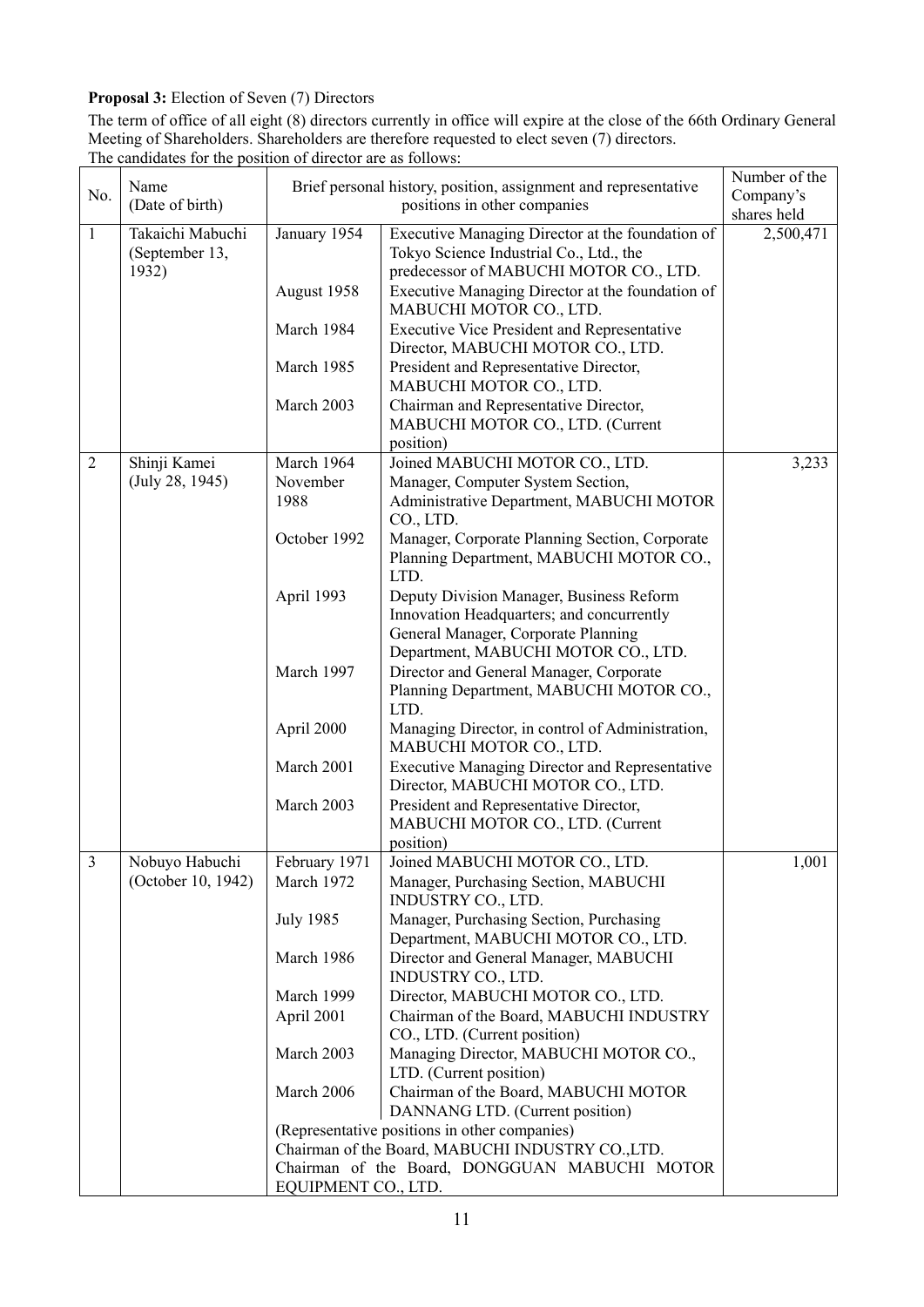| No.             | Name                                   | Brief personal history, position, assignment and representative                                                                                                  | Number of the<br>Company's                                                                                                                                                                                                                                         |       |
|-----------------|----------------------------------------|------------------------------------------------------------------------------------------------------------------------------------------------------------------|--------------------------------------------------------------------------------------------------------------------------------------------------------------------------------------------------------------------------------------------------------------------|-------|
|                 | (Date of birth)                        |                                                                                                                                                                  | shares held                                                                                                                                                                                                                                                        |       |
|                 |                                        | Chairman of the Board, MABUCHI MOTOR DALIAN LTD.<br>Chairman of the Board, MABUCHI MOTOR WAFANGDIAN<br>LTD.<br>Chairman of the Board, MABUCHI MOTOR VIETNAM LTD. |                                                                                                                                                                                                                                                                    |       |
|                 |                                        | Chairman of the Board, MABUCHI MOTOR DANNANG LTD.                                                                                                                |                                                                                                                                                                                                                                                                    |       |
| $\overline{4}$  | Shunroku<br>Nishimura<br>(May 2, 1945) | September<br>1997                                                                                                                                                | Joined MABUCHI MOTOR CO., LTD., as<br>Assistant General Manager, Administrative<br>Department                                                                                                                                                                      | 1,000 |
|                 |                                        | September<br>2000<br>March 2001                                                                                                                                  | General Manager, Administrative Department,<br>MABUCHI MOTOR CO., LTD.<br>Director and General Manager, Administrative<br>Department, MABUCHI MOTOR CO., LTD.                                                                                                      |       |
|                 |                                        | October 2005                                                                                                                                                     | Director and Division Manager, Administrative<br>Division, MABUCHI MOTOR CO., LTD.<br>(Current position)                                                                                                                                                           |       |
| 5               | Akira Okuma<br>(January 9, 1948)       | March 1970<br>November<br>1993<br>October 1994                                                                                                                   | Joined MABUCHI MOTOR CO., LTD.<br>Manager, Manufacturing Technology Planning<br>Section, Manufacturing Technology Department,<br>MABUCHI MOTOR CO., LTD.<br>Manager, Manufacturing Technology Second<br>Section, Technology Department, MABUCHI<br>MOTOR CO., LTD. | 900   |
|                 |                                        | May 1996                                                                                                                                                         | Manager, Product Inspection Section, Quality<br>Assurance Department, MABUCHI MOTOR<br>CO., LTD.                                                                                                                                                                   |       |
|                 |                                        | September<br>1997                                                                                                                                                | Manager, Manufacturing Technology Section,<br>Technology Department, MABUCHI MOTOR<br>CO., LTD.                                                                                                                                                                    |       |
|                 |                                        | September<br>2000<br>October 2001                                                                                                                                | Manager, MPS Promotion Section, Technology<br>Department, MABUCHI MOTOR CO., LTD.<br>Deputy General Manager, MABUCHI MOTOR                                                                                                                                         |       |
|                 |                                        | November<br>2002                                                                                                                                                 | <b>DALIAN LTD.</b><br>General Manager, MABUCHI MOTOR DALIAN<br>LTD. (Current position)                                                                                                                                                                             |       |
| 6               | Takashi Kamei<br>(January 25, 1949)    | March 1971<br>June 1995                                                                                                                                          | Joined MABUCHI MOTOR CO., LTD.<br>Manager, New Manufacturing Base<br>Establishment Preparation Section, MABUCHI<br>MOTOR CO., LTD.                                                                                                                                 | 1,000 |
|                 |                                        | January 1997<br>May 2006                                                                                                                                         | General Manager, MABUCHI MOTOR<br>VIETNAM LTD.<br>General Manager, MABUCHI MOTOR                                                                                                                                                                                   |       |
| $7\phantom{.0}$ | Kaoru Kato<br>(April 5, 1950)          | June 2005                                                                                                                                                        | DANNANG LTD. (Current position)<br>Joined MABUCHI MOTOR CO., LTD.<br>General Manager, Second Sales Department,<br>Sales Division, MABUCHI MOTOR CO., LTD.<br>(Current position)                                                                                    |       |

Note: No conflict of interest exists between the Company and any of the above candidates for Director.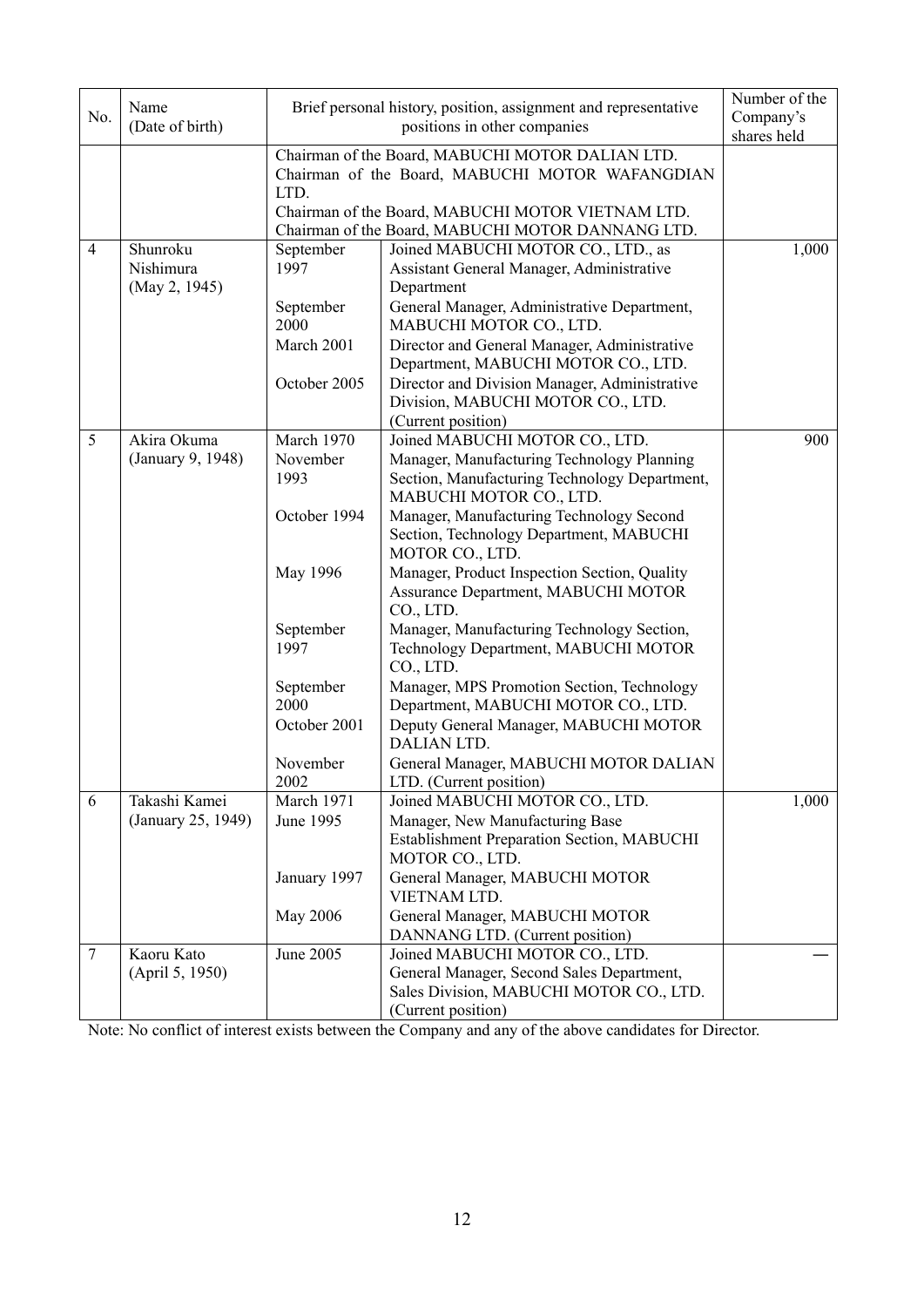**Proposal 4:** Payment of Retirement Benefits to Retiring Directors

We hereby propose that retirement allowances be presented to four (4) Directors —Sun Zuei Che, Seiya Nakanishi, Yasuo Uehara and Yoshinori Sugimoto, who are retiring from their office at the conclusion of this Meeting, in commendation for their faithful and outstanding services to the Company, within due amounts calculated in accordance with the Company's relevant standards.

We also propose that the amounts, timing and method of payment of such allowances to the retiring directors be left to the discretion of the Board of Directors.

| Name               | Brief personal history |                         |
|--------------------|------------------------|-------------------------|
| Sun Zuei Che       | March 1993             | Director of the Company |
|                    |                        | to present              |
| Seiya Nakanishi    | March 2001             | Director of the Company |
|                    |                        | to present              |
| Yasuo Uehara       | March 2001             | Director of the Company |
|                    |                        | to present              |
| Yoshinori Sugimoto | March 2003             | Director of the Company |
|                    |                        | to present              |

|  |  |  |  | A brief personal history of each retiring director is as follows: |
|--|--|--|--|-------------------------------------------------------------------|
|  |  |  |  |                                                                   |

**Proposal 5:** Payment of Bonuses to Directors and Statutory Auditors

We hereby propose that bonuses be paid to eight (8) Directors and four (4) Statutory Auditors in office as of the end of this term to reward their services to the Company for this fiscal year in the aggregate amount of ¥55 million, consisting of ¥48 million for Directors and ¥7 million for Statutory Auditors.

**Proposal 6:** Proposed Revision of the Amount of Compensation to Directors and Statutory Auditors

The amount of compensation to Directors of within ¥15 million a month was approved at the 56th Ordinary General Meeting of Shareholders held March 28, 1997. The amount of compensation to Statutory Auditors of within ¥3 million was approved at the 43rd Ordinary General Meeting of Shareholders held March 29, 1984. The amounts have not changed since then.

However, due to the enforcement of the Corporation Law and a revision to the accounting standard for bonuses to Directors and Auditors, Bonuses to Directors and Statutory Auditors previously accounted for as an Appropriation of Retained Earnings became included in Compensation etc. as expenses. Also, a revision to the Corporate Tax Law clarified conditions for profit-related pay deductible as expenses. With a view to these changes, the Company hereby proposes an amendment to the amount of compensation to Directors and Statutory Auditors as follows:

Compensation to Directors and Statutory Auditors consists of a fixed amount and a variable amount. The fixed amount should not change and remain within ¥15 million a month. From 2007, the variable amount that corresponds to previous Bonuses to Directors as the conventional appropriation of retained earnings (Profit-related pay prescribed in Article 34, Paragraph 1, Item 3, of the Corporate Tax Law) should be within 0.7% of each fiscal year's consolidated net income (computed excluding profit-related compensation to directors) with a ceiling amount of ¥200 million a year.

We also propose that Compensation to Statutory Auditors be within  $\frac{1}{4}$  million a month as a fixed amount, in view of the conventional payment of Auditors' bonuses as an appropriation of retained earnings in addition to the fixed amount of compensation.

We believe that determining variable amounts of directors' compensation based on consolidated net income, which is the fiscal term's actual performance, will clarify directors' management responsibilities in the Group and enhance incentives to improve business results and corporate value. The figure of 0.7% is a standard that we determined based on comprehensive consideration of a ratio of directors' and auditors' bonuses to consolidated net income, a ratio of the variable amount to the fixed amount of compensation, and other factors.

We also propose that no change be made in the conventional computation of compensation to a director having duties in an employee's capacity that does not include an employee's portion within compensation of a director.

The number of Directors at present is eight (8) and that of Statutory Auditors is four (4). If Proposal 3 is approved as proposed, the number of directors will become seven (7).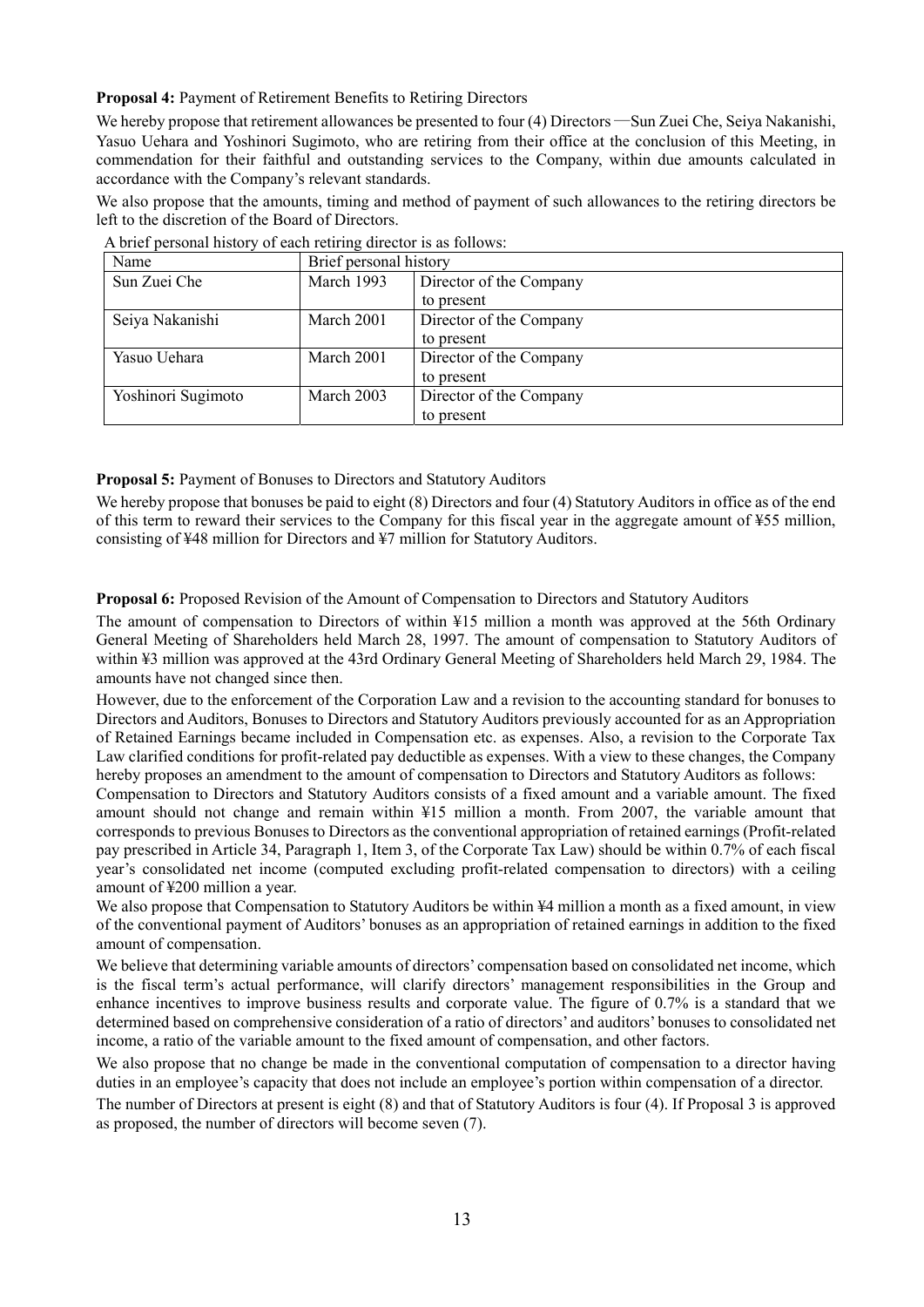# **<REFERENCE>**

# **Consolidated Balance Sheet**

(As of December 31, 2006)

|                                                      |           |                                                                             | (Millions of Yen) |
|------------------------------------------------------|-----------|-----------------------------------------------------------------------------|-------------------|
| Item                                                 | Amount    | Item                                                                        | Amount            |
| (Assets)                                             | (236,999) | (Liabilities)                                                               | (17, 781)         |
| <b>Current Assets</b>                                | 118,879   | <b>Current Liabilities</b>                                                  | 12,100            |
| Cash and cash equivalents                            | 67,403    | Trade notes and accounts payable                                            | 3,845             |
| Trade notes and accounts<br>receivable               | 14,533    | Accrued income taxes                                                        | 2,464             |
| Marketable securities                                | 16,061    | Accrued bonuses                                                             | 216               |
| Inventories                                          | 17,814    | Reserve for bonuses to directors<br>and statutory auditors                  | 62                |
| Deferred income taxes-current                        | 1,215     | Reserve for loss on the closure of<br>a subsidiary                          | 509               |
| Other current assets                                 | 2,159     | Other current liabilities                                                   | 5,001             |
| Allowance for doubtful<br>receivables                | $-308$    |                                                                             |                   |
| <b>Fixed Assets</b>                                  | 118,119   | <b>Long-Term Liabilities</b>                                                | 5,681             |
| <b>Property, Plant and Equipment</b>                 | 40,362    | Deferred income taxes-long<br>term                                          | 4,887             |
| Buildings and structures                             | 21,307    | Allowance for severance and<br>pension benefits                             | 162               |
| Machinery, equipment and<br>transportation equipment | 9,634     | Reserve for retirement<br>allowances to directors and<br>statutory auditors | 522               |
| Tools, furniture and fixtures                        | 1,975     | Other long-term liabilities                                                 | 108               |
| Land                                                 | 6,197     |                                                                             |                   |
| Construction in progress                             | 1,247     | (Net Assets)                                                                | (219,217)         |
| <b>Intangible Fixed Assets</b>                       | 598       | <b>Shareholders' Equity</b>                                                 | 211,284           |
| <b>Investments and Other Assets</b>                  | 77,158    | <b>Common stock</b>                                                         | 20,704            |
| Investment securities                                | 75,141    | Additional paid-in capital                                                  | 20,419            |
|                                                      |           | <b>Retained earnings</b>                                                    | 234,893           |
| Long-term loans receivable                           | 151       | <b>Treasury stock</b>                                                       | $-64,733$         |
|                                                      |           | <b>Revaluation/Translation</b><br>differences                               | 7,932             |
| Deferred income taxes-long<br>term                   | 113       | Net unrealized gains on<br>available-for-sale securities                    | 3,478             |
| Other investments and other<br>assets                | 1,753     | Foreign currency translation<br>adjustments                                 | 4,454             |
| Allowance for doubtful<br>receivables                | $-1$      |                                                                             |                   |
| <b>Total Assets</b>                                  | 236,999   | <b>Total Liabilities and Net Assets</b>                                     | 236,999           |

Note: The stated amounts less than one million yen are truncated.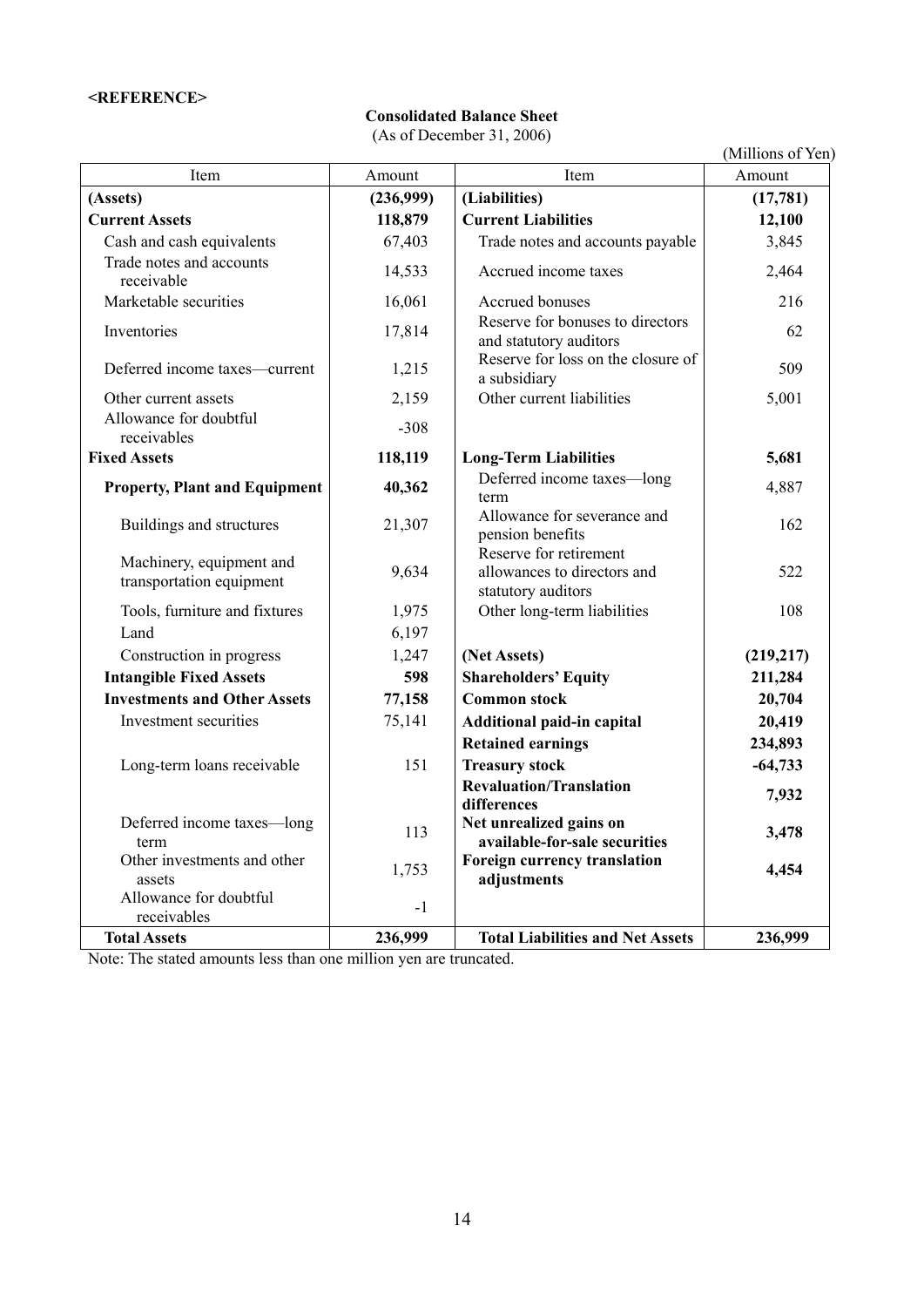# **Consolidated Statement of Income**

(From January 1, 2006, to December 31, 2006)

|                                                 |        | (Millions of Yen) |
|-------------------------------------------------|--------|-------------------|
| Item                                            | Amount |                   |
| <b>Net sales</b>                                |        | 100,517           |
| <b>Cost of sales</b>                            |        | 71,919            |
| <b>Gross profit on sales</b>                    |        | 28,598            |
| Selling, general and administrative expenses    |        | 17,898            |
| <b>Operating Income</b>                         |        | 10,700            |
| <b>Non-Operating Income</b>                     |        |                   |
| Interest income                                 | 2,756  |                   |
| Dividend income                                 | 150    |                   |
| Exchange gains on foreign currency transactions | 957    |                   |
| Income from sales of scrap materials            | 1,046  |                   |
| Other non-operating income                      | 621    | 5,532             |
| <b>Non-Operating Expenses</b>                   |        |                   |
| Stock-related expenses                          | 56     |                   |
| Depreciation expense of idle assets             | 41     |                   |
| Soil improvement-related expenses               | 20     |                   |
| Scrap disposal fee                              | 150    |                   |
| Other non-operating expenses                    | 30     | 299               |
| <b>Ordinary Profit</b>                          |        | 15,933            |
| <b>Special Gains</b>                            |        |                   |
| Gain on sales of investment securities          | 704    |                   |
| Gain on retirement of fixed assets              | 310    |                   |
| Other special gains                             | 38     | 1,053             |
| <b>Special Losses</b>                           |        |                   |
| Loss on retirement of fixed assets              | 291    |                   |
| Impairment loss on fixed assets                 | 521    |                   |
| Retirement allowance paid                       | 199    |                   |
| Loss on the closure of a subsidiary             | 60     | 1,072             |
| <b>Income before Income Taxes</b>               |        | 15,914            |
| Income taxes-Current                            |        | 4,945             |
| Income taxes-Deferred                           |        | 365               |
| <b>Net Income</b>                               |        | 10,603            |

Note: The stated amounts less than one million yen are truncated.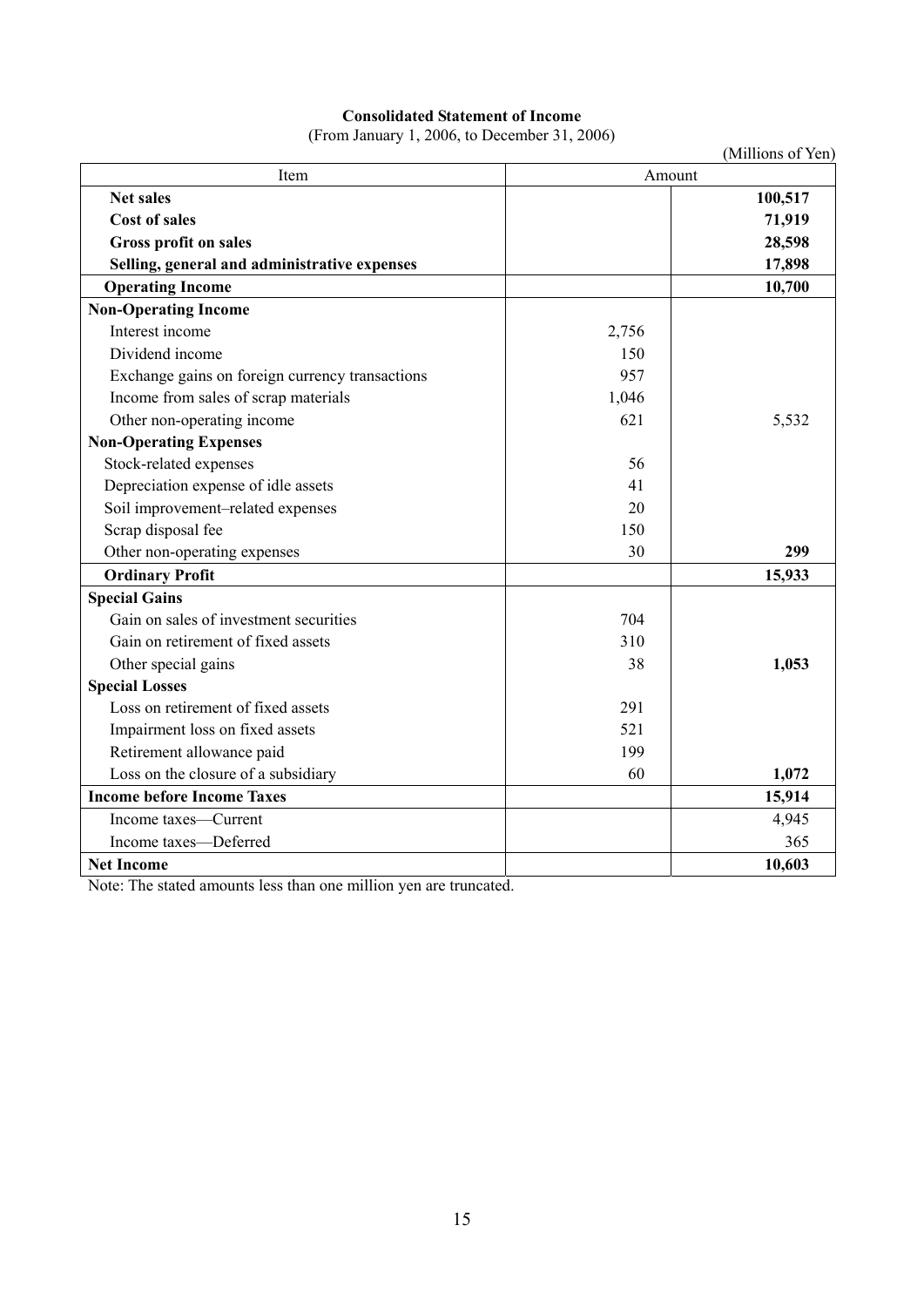| <b>Consolidated Statement of Changes in Net Assets</b> |
|--------------------------------------------------------|
| (From January 1, 2006, to December 31, 2006)           |

|                                                                     |                      |                               |                      |                | (Millions of Yen)                |
|---------------------------------------------------------------------|----------------------|-------------------------------|----------------------|----------------|----------------------------------|
|                                                                     | Shareholders' equity |                               |                      |                |                                  |
|                                                                     | Common stock         | Additional<br>paid-in capital | Retained<br>earnings | Treasury stock | Total<br>shareholders'<br>equity |
| Balance as of<br>December 31, 2005                                  | 20,704               | 20,419                        | 228,319              | $-64,718$      | 204,725                          |
| Change in the<br>consolidated fiscal<br>term under review           |                      |                               |                      |                |                                  |
| Cash dividends paid                                                 |                      |                               | $-3,995$             |                | $-3,995$                         |
| Bonuses to directors<br>and statutory auditors                      |                      |                               | $-36$                |                | $-36$                            |
| Net income                                                          |                      |                               | 10,603               |                | 10,603                           |
| Purchases of treasury<br>stock                                      |                      |                               |                      | $-15$          | $-15$                            |
| Increase due to an<br>increase of<br>consolidated<br>subsidiaries   |                      |                               | 3                    |                | 3                                |
| Net changes in items<br>other than those in<br>shareholders' equity |                      |                               |                      |                |                                  |
| Total changes in the<br>consolidated fiscal<br>term under review    |                      |                               | 6,574                | $-15$          | 6,559                            |
| Balance as of<br>December 31, 2006                                  | 20,704               | 20,419                        | 234,893              | $-64,733$      | 211,284                          |

(From January 1, 2006, to December 31, 2006)

(Millions of Yen)

|                                                                     | Revaluation/Translation differences       |                                                |                                                  |                  |
|---------------------------------------------------------------------|-------------------------------------------|------------------------------------------------|--------------------------------------------------|------------------|
|                                                                     | Unrealized holding<br>gains on securities | Foreign currency<br>translation<br>adjustments | Total revaluation/<br>translation<br>differences | Total net assets |
| Balance as of                                                       | 4,034                                     | 3,115                                          | 7,149                                            | 211,875          |
| December 31, 2005<br>Change in the                                  |                                           |                                                |                                                  |                  |
| consolidated fiscal                                                 |                                           |                                                |                                                  |                  |
| term under review                                                   |                                           |                                                |                                                  |                  |
| Cash dividends paid                                                 |                                           |                                                |                                                  | $-3,995$         |
| Bonuses to directors                                                |                                           |                                                |                                                  | $-36$            |
| and statutory auditors                                              |                                           |                                                |                                                  |                  |
| Net income                                                          |                                           |                                                |                                                  | 10,603           |
| Purchases of treasury<br>stock                                      |                                           |                                                |                                                  | $-15$            |
| Increase due to an<br>increase of<br>consolidated<br>subsidiaries   |                                           |                                                |                                                  | 3                |
| Net changes in items<br>other than those in<br>shareholders' equity | $-555$                                    | 1,338                                          | 782                                              | 782              |
| Total changes in the<br>consolidated fiscal<br>term under review    | $-555$                                    | 1,338                                          | 782                                              | 7,342            |
| Balance as of<br>December 31, 2006                                  | 3,478                                     | 4,454                                          | 7,932                                            | 219,217          |

Note: The stated amounts less than one million yen are truncated.